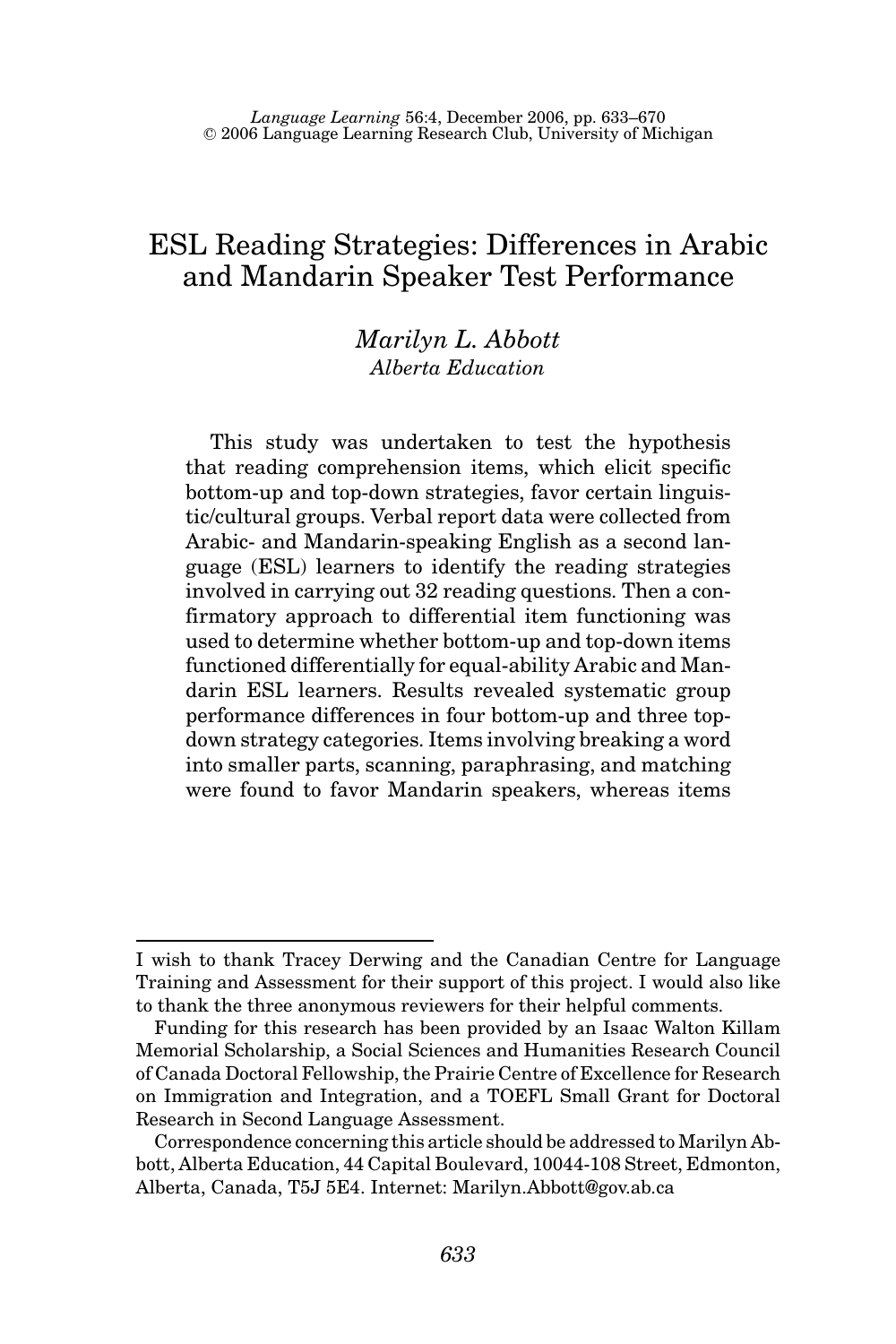involving skimming, connecting, and inferring were found to favor Arabic speakers.

The Canadian federal government provides language training to immigrants who have limited or no proficiency in an official language on arrival. Many immigrants, however, are unable to access more than the federally funded maximum of 1,500 hr of instructional support. Consequently, it is necessary that immigrants' English language levels be accurately assessed so that they can be placed in the most appropriate levels of instruction.

It is also crucial to ensure that placement and proficiency tests provide equal opportunities for all immigrants to demonstrate their abilities relevant to "the construct(s) the test is intended to measure" (*Standards for Educational and Psychological Testing*, 1999, p. 74). For example, if a reading comprehension test is made up of question types that elicit strategies that are well developed in one specific linguistic/cultural group but not in another, then the assessment might unfairly favor the first group over the second. In other words, if the questions involve reading strategies that are more familiar to members of one language or cultural group, then the assessment might be easier for individuals of that group.

Since its inception in 1996, the Canadian Language Benchmarks Assessment (CLBA) has predominantly been used to assess the English language skills of newcomers to Canada. The CLBA is promoted as a task-based tool (i.e., it includes a range of tasks of different types) designed to assess language proficiency in the areas of listening, speaking, reading, and writing. Initially, the main purpose of the assessment was to determine newcomers' entry points in English as a second language (ESL) programs. Currently, the CLBA is also being used as a means of establishing admissible levels of English language proficiency in some postsecondary institutions. This usage has moved the CLBA into the realm of high-stakes testing.

To date, the extent to which the CLBA reading items might favor examinees from particular language or cultural groups has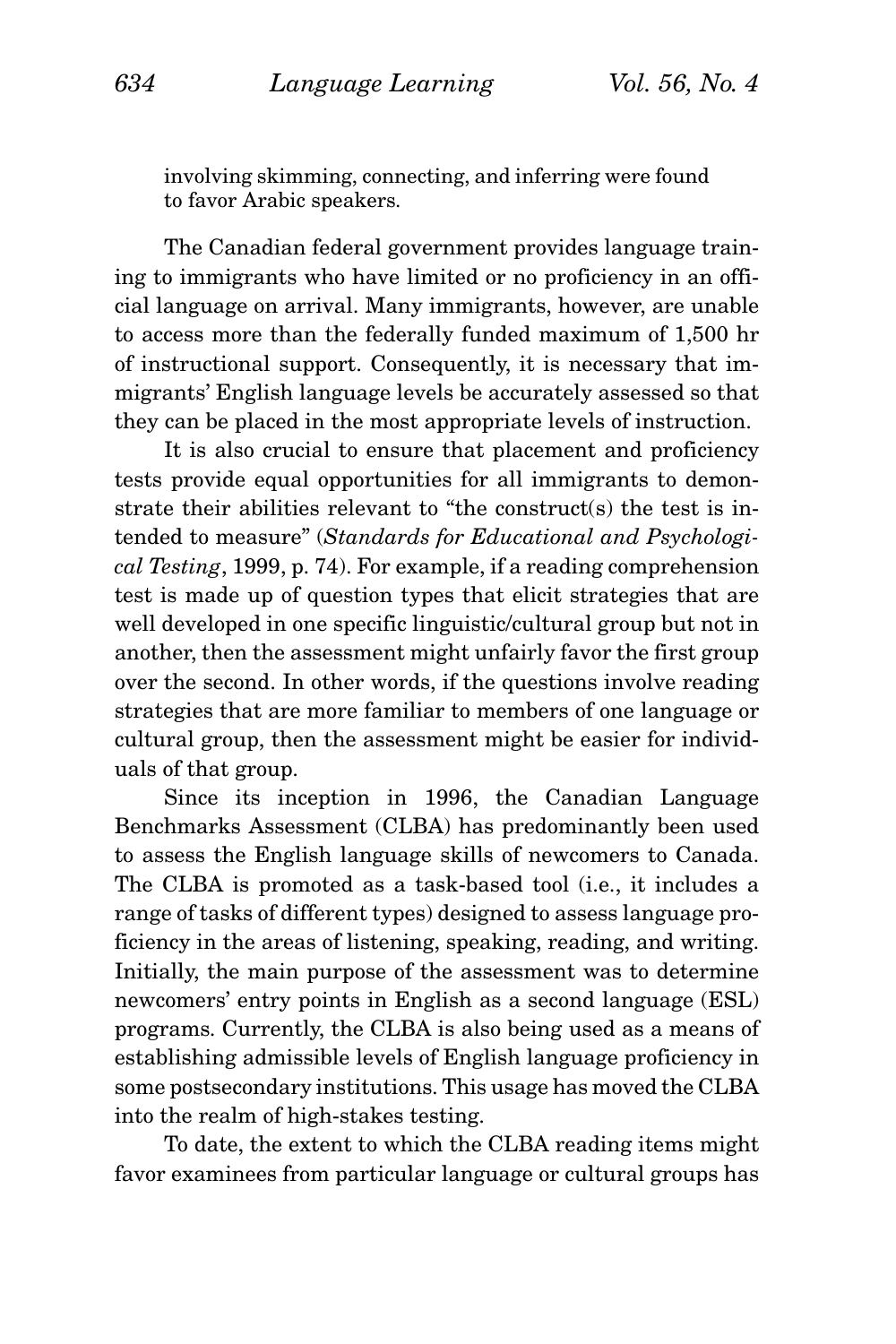*Abbott 635*

not been the focus of any empirical research. In an attempt to fill this void and to extend our understanding of cross-cultural reading strategy use, the purpose of this study was to (a) develop a bottom-up, top-down reading strategy framework designed to evaluate whether the CLBA Reading Assessment produces comparable results for equal-ability Arabic and Mandarin first language speakers (L1) and (b) to identify groups of items that elicit systematic performance differences for Arabic- and Mandarinspeaking examinees on the CLBA Reading Assessment. Arabic and Mandarin ESL learners were selected for three main reasons: first, they are currently two of the largest recent immigrant groups in Canada; second, both languages are radically different from English and from each other in terms of orthographic script; and third, the two groups are culturally distinct.

Although a plethora of questionnaire research results indicate that cultural background affects second language (L2) learning strategy selection and use (e.g., Bedell & Oxford, 1996; Harshbarger, Ross, Tafoya, & Via, 1986; Levine, Reves, & Leaver, 1996; Reid, 1995; Willing, 1988), few studies have specifically focused on how L2 reading strategies interact with L1 and cultural background to affect test performance. It has been determined, however, that ESL reading comprehension tests often focus on lowlevel linguistic cues, which tend to reward bottom-up as opposed to top-down reading strategies (Hill & Parry, 1989, 1992; Purpura, 1997). Bottom-up reading comprehension strategies are data-driven, detail-oriented strategies, whereas top-down strategies are conceptually driven, big-picture oriented strategies (Carrell, 1983). Parry (1996) found that when attempting English academic reading tasks, different cultural groups use strikingly different reading strategies that she argues are related to their different language backgrounds and different experiences of literacy. For example, whereas Chinese students showed a definite preference for bottom-up methods, Nigerian students reported a strong tendency to use top-down strategies. In another crosslinguistic study of ESL reading, Fender (2003) discovered that native Arabic ESL learners were more accurate in comprehending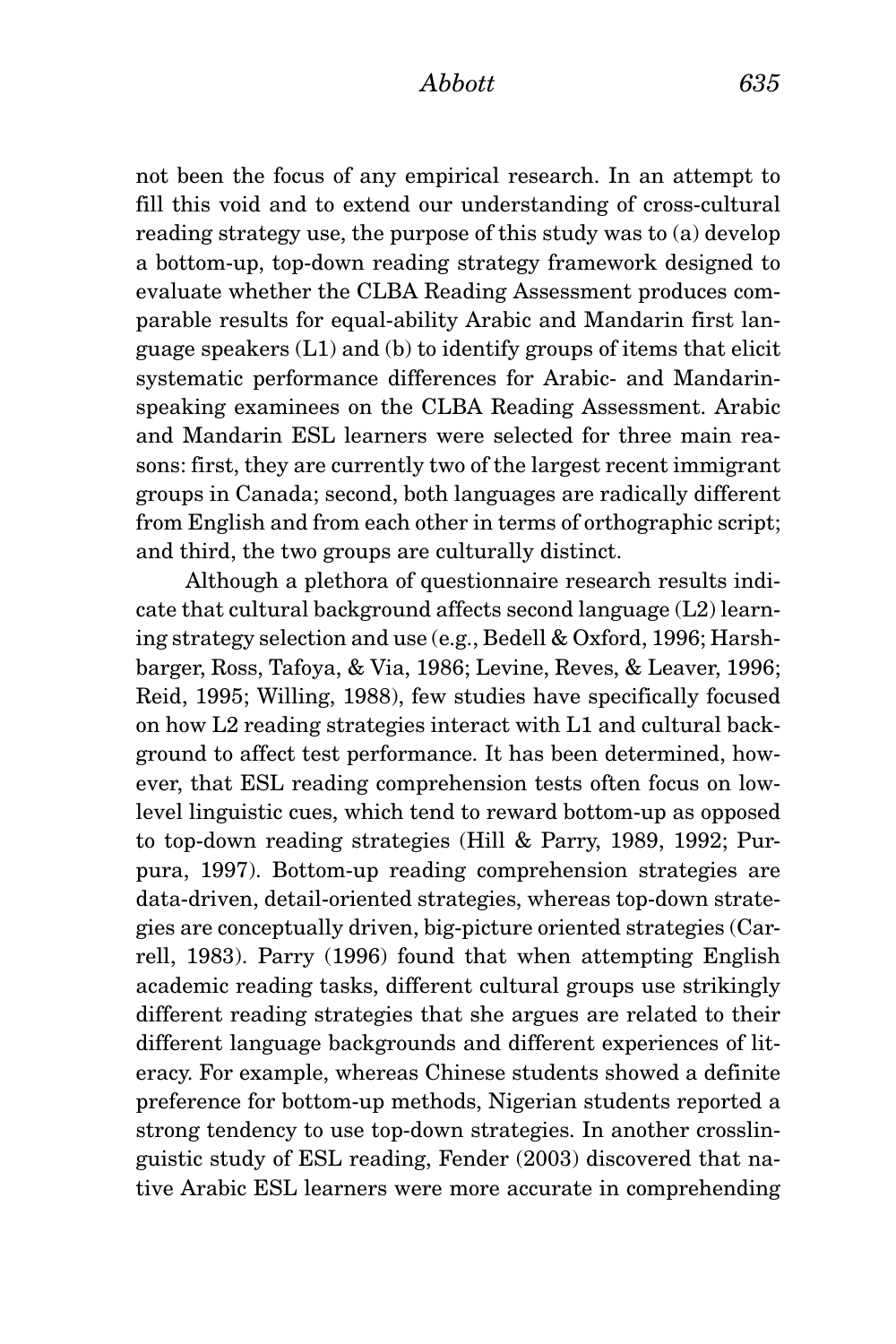and integrating words into larger phrase and clause units than Japanese ESL learners. This suggests that Arabic ESL learners might have a proclivity for using top-down reading strategies.

Although Durgunoglu and Hancin (1992) view the top-down, bottom-up models of reading as being outdated in the realm of L1 research (which currently emphasizes the importance of visual processing), some L2 reading researchers (e.g., Brantmeier, 2000, 2003a, 2003b; Coady, 1997; Eskey, 1997; Liontas, 1999; Parry, 1996; Schueller, 2004; Storey, 1997; Young & Oxford, 1997) currently rely largely on bottom-up, top-down models of reading comprehension. Therefore, the substantive and statistical analyses conducted in this study were also based on a bottom-up, topdown approach to reading. This allowed for an evaluation of the appropriateness of using a bottom-up, top-down reading strategy framework for modeling ESL reading comprehension.

In the following literature review, I examine the ESL reading strategies literature and consider the effects of culture, education, and language on the development and use of reading strategies. Then I present some of the issues in assessing reading and discuss the differential item functioning (DIF) studies of multiple-choice ESL language proficiency and placement tests. Finally, I apply a DIF analysis framework to the study of Arabic and Mandarin speaker performance differences in ESL reading strategy use on the CLBA Reading Assessment.

# Literature Review

# *Reading Comprehension Strategies*

Researching L2 reading comprehension strategies has proved to be a complex endeavor, as the concept of strategy is difficult to define, observe, measure, describe, and classify. Despite the lack of consensus regarding what constitutes a strategy, numerous researchers use the term *strategies* to refer to the mental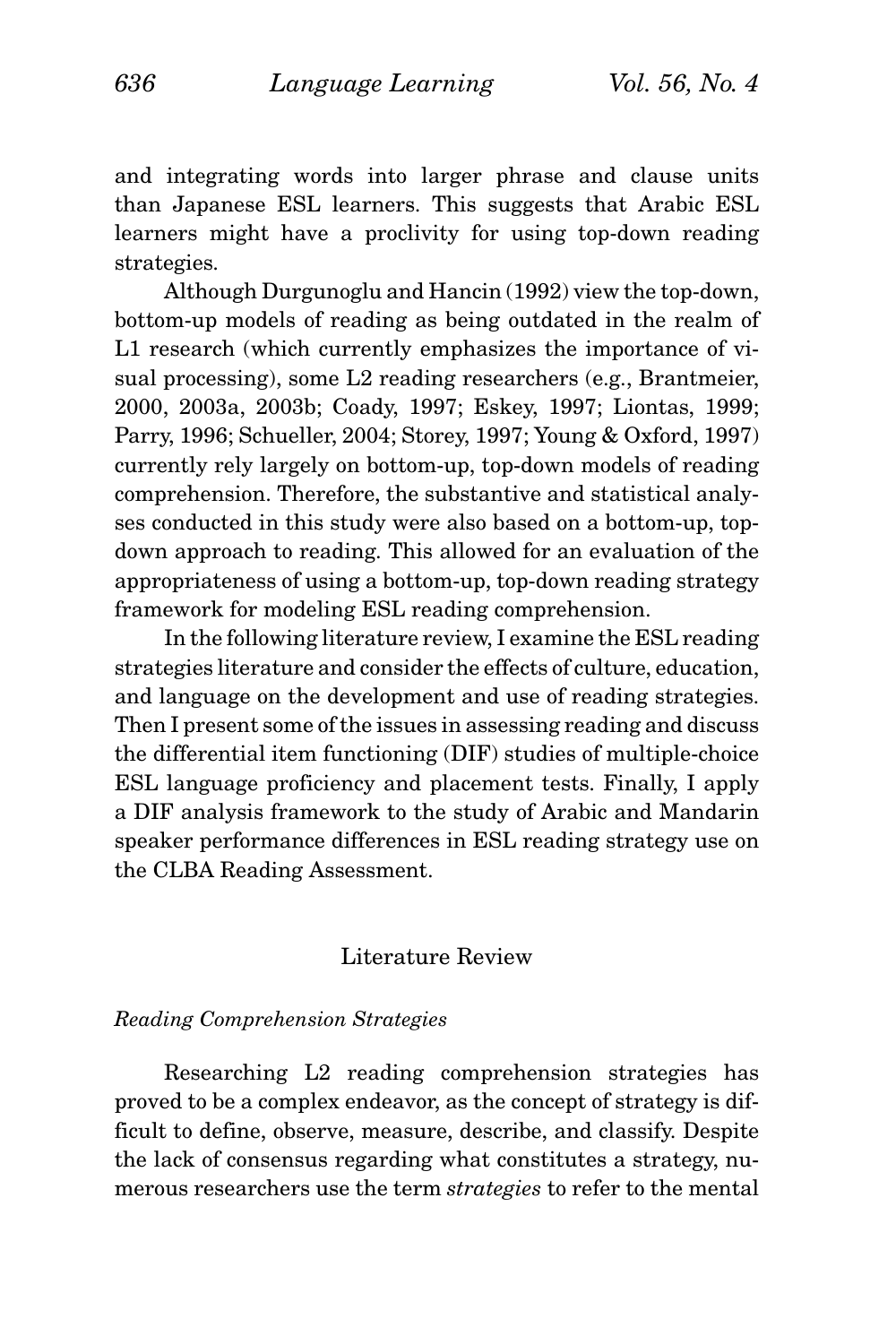processes or behaviors that language learners employ in L2 acquisition, L2 use, or L2 testing situations (Alderson, 1984; Cohen, 1998; Hosenfeld, 1977; O'Malley & Chamot, 1990; Oxford, 1990; Purpura, 1997). According to Cohen, language use and test-taking strategies are the "mental operations or processes that learners consciously select when accomplishing language tasks" (p. 92). By adapting this definition to the context of reading, reading comprehension strategies might be defined as the mental operations or comprehension processes that readers select and apply in order to make sense of what they read. Because strategies are generally considered to be conscious or at least potentially conscious, they are open to inspection (Weinstein & Mayer, 1986).

Examples of some commonly identified reading strategies are skimming for gist, scanning for details, guessing, recognizing cognates and word families, predicting, activating general knowledge, making inferences, following references, and separating main ideas from supporting ideas (Barnett, 1988). Although some reading experts (Davis, 1968; Drum, Calfee, & Cook, 1981; Munby, 1978) classify these strategies as reading skills, microskills, or subskills, others (Alexander & Jetton, 2000; Carrell, 1989; Duffy et al., 1987; Robb, 1996) refer to these behaviors as strategies, as they assume that a reading skill becomes a strategy when the reader can use it independently, reflect on it, and understand what it is, how it works, and when to apply it to new texts. This assumption will be adopted in the current study.

# *Examples of Bottom-up, Local and Top-down, Global Reading Strategies*

Examples of bottom-up, local, language-based reading strategies that focus primarily on word meaning, sentence syntax, or text details and are associated with attending to lower level cues are as follows:

- 1. breaking words into smaller parts
- 2. using knowledge of syntactic structures or punctuation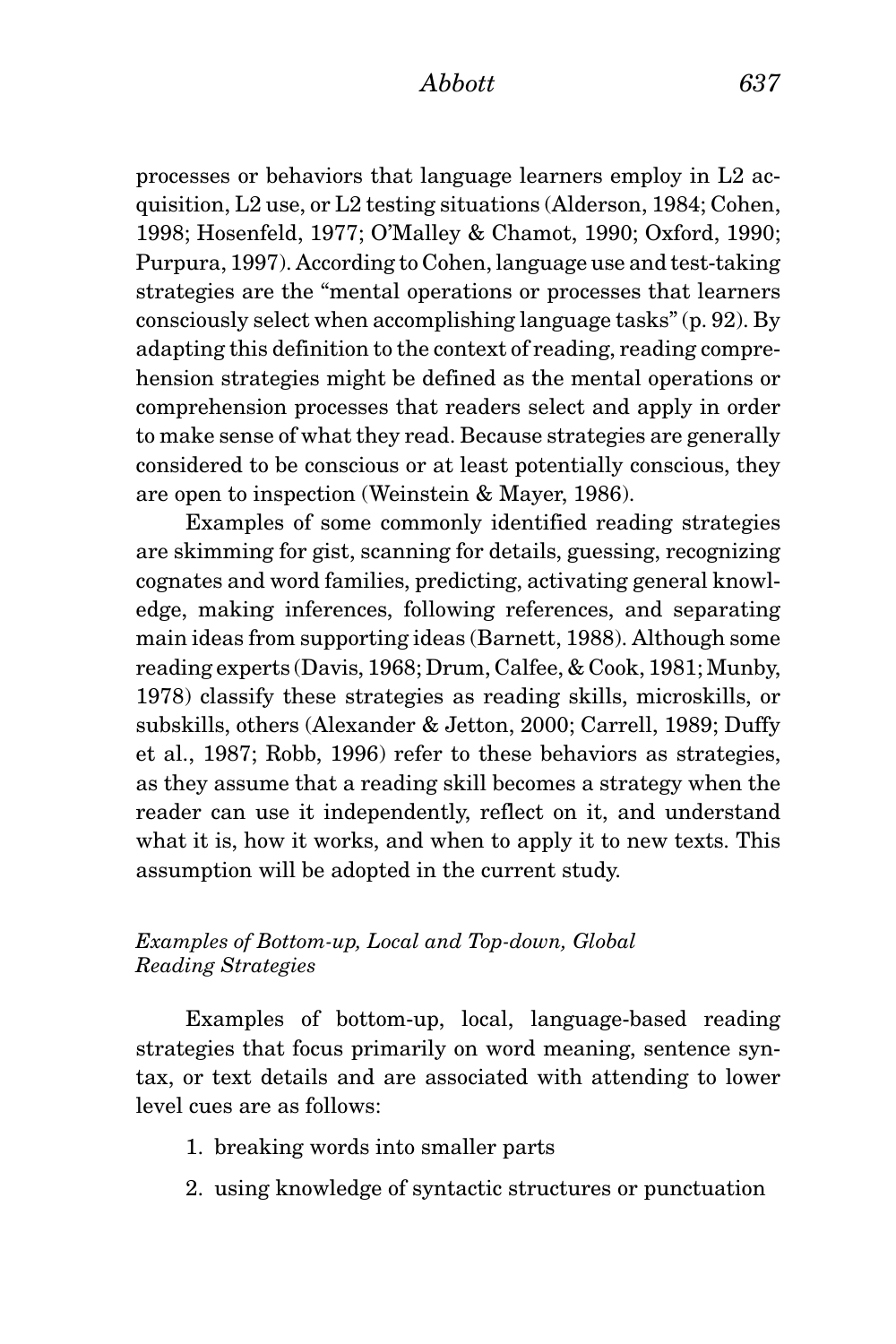- 3. scanning for specific details
- 4. paraphrasing or rewording the original text
- 5. looking for key vocabulary or phrases

Some top-down, global, knowledge-based reading strategies that focus primarily on text gist, background knowledge, or discourse organization and are associated with attending to higher level cues include the following:

- 1. recognizing the main idea
- 2. integrating scattered information
- 3. drawing an inference
- 4. predicting what might happen in a related scenario
- 5. recognizing text structure

These strategies appear in standard classifications employed in one or more of the following studies: Anderson, 1991; Block, 1986; Carrell, 1989; Phakiti, 2003; Pritchard, 1990; Purpura, 1997; Schueller, 2004; and Young and Oxford, 1997.

# *Influence of Culture, Education, and Language on the Acquisition of EFL/ESL*

Although some cultural and educational factors have been shown to influence strategy preferences (e.g., Bedell & Oxford, 1996; Harshbarger et al., 1986; Levine et al., 1996; Pritchard, 1990; Reid, 1995; Willing, 1988), little explanation has been provided as to why this occurs. Thus, in this subsection, an attempt will be made to explain why intermediate Arabic and Chinese ESL learners tend to use different reading strategies.

Instructors of reading in English influence the way their students approach text by teaching them to read in particular ways. For example, it is often cited that Chinese teachers tend to use traditional teacher-centered approaches to teaching English as a foreign language (EFL) (Burnaby & Sun, 1989; Parry, 1996;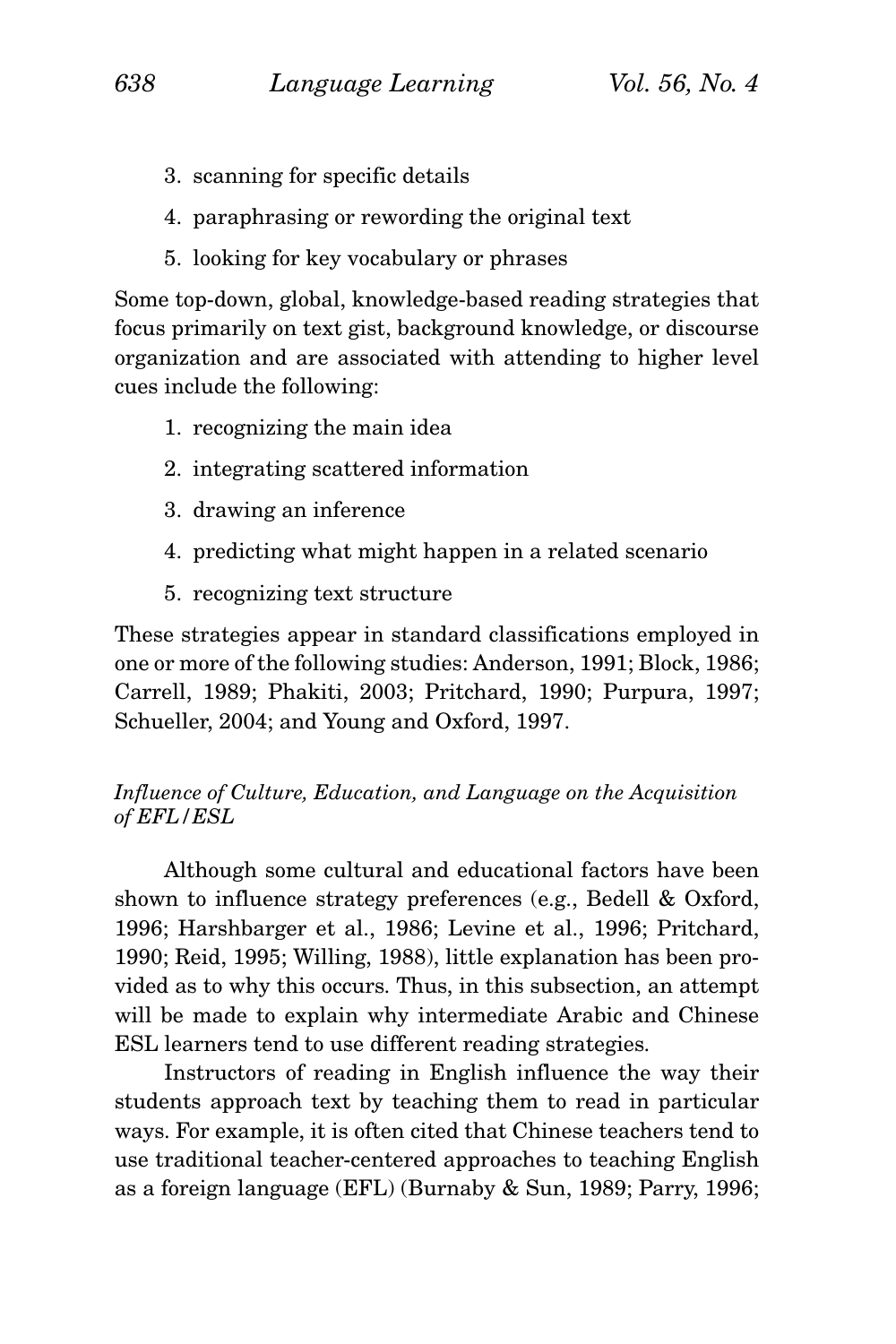Penner, 1995). As a result, Chinese EFL learners are taught to pay close attention to word-level cues (i.e., morphology and syntax). According to Fischer-Kohn (1986, cited in Kohn, 1992), Chinese teachers of reading in English encourage their students to do the following:

1. read slowly and take care that they know each word as they go

2. vocalize or voice the material, either loudly or silently

- 3. reread difficult sentences until they are understood
- 4. look up definitions of all unknown words in a dictionary
- 5. analyze complex structures carefully (p. 121)

Thus, it appears that Chinese EFL learners are taught to use bottom-up strategies, as they are expected to carefully scrutinize each word in the text and memorize grammar rules and exceptions (Kohn).

In contrast, the general trend in Arab nations is to place more emphasis on student-centered EFL activities that encourage linguistic interaction through the use of authentic, real-life tasks (Kharma, 1998). These types of communicative activity focus on developing functional language skills in a learning environment that stresses meaning over form. As Parry (1996) suggested, authentic reading activities that emphasize reading for meaning tend to encourage a global, top-down approach to text. Therefore, it is likely that the exposure that Arab EFL students receive to communicative activities promotes the development of top-down reading strategies.

# *Effects of Linguistic Differences on the Acquisition of EFL/ESL*

Research suggests that language-specific differences are related to differences in processing skills and strategies in reading (Akamatsu, 2003; Chen, 1992; Fender, 2003; Koda, 1988). For example, as mentioned in the introduction, in a crosslinguistic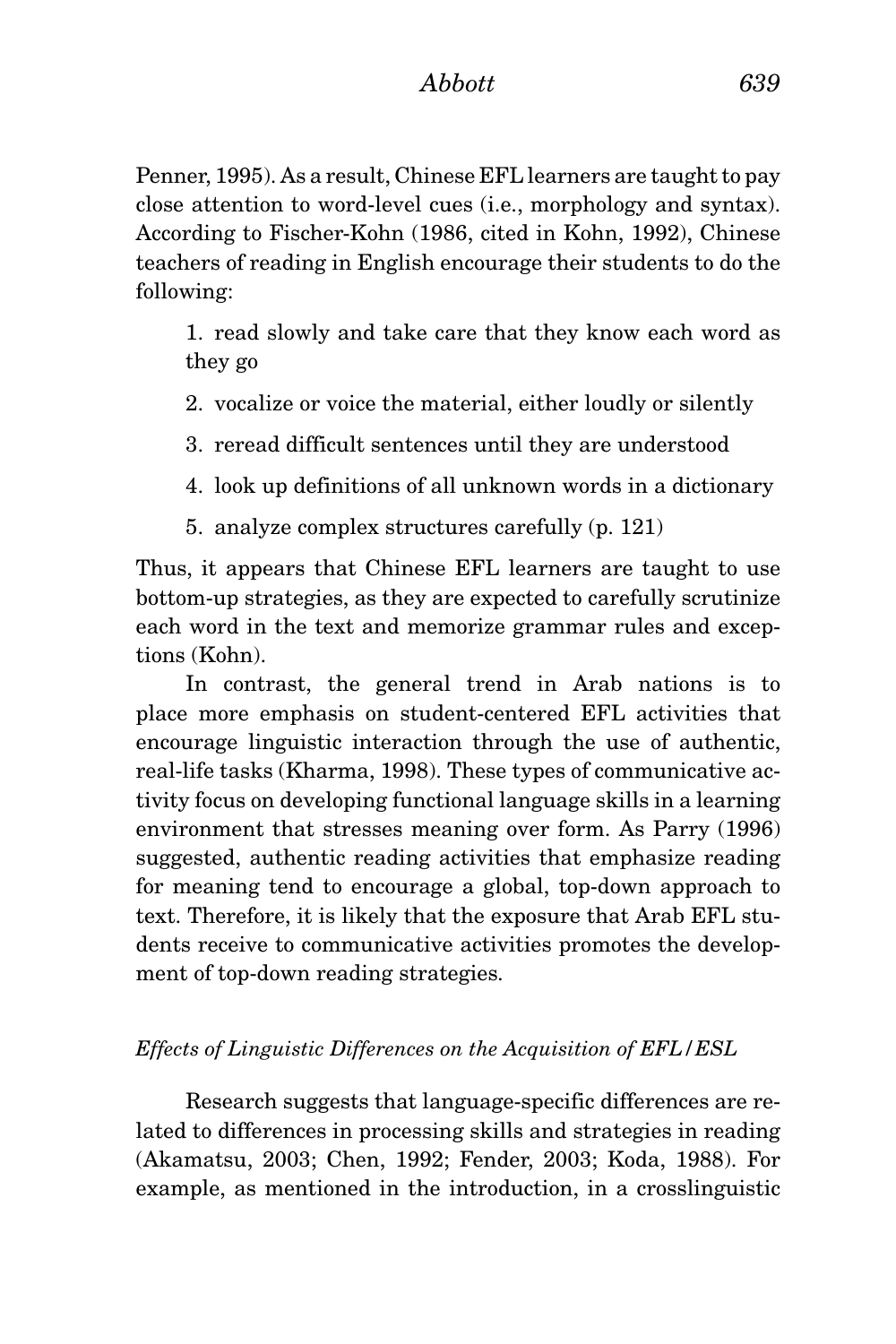study of ESL reading skills, Fender found that Arabic ESL learners were more accurate in comprehending and integrating words into larger phrase and clause units than the Japanese ESL learners in the study. Japanese (kanji), like Chinese, uses an orthography that encodes language at the level of morphemes, which, in general, correspond to words and affixes (Chen). Therefore, one might hypothesize that Chinese ESL learners would also have difficulty with word integration when reading in English.

According to Abu-Rabia (1997), "Arabic is perhaps the only language in the world in which readers must first understand the sentence in order to recognize the word" (p. 76). Because the vowels are not represented in Arabic orthography, Arabs might be less dependent on local cues in the printed word when reading. If reading in Arabic encourages a reliance on higher level contextual cues and strategies, it is possible that the Arabic ESL learners in Fender's (2003) study were more successful integrators than the Japanese ESL learners because they effectively transferred their well-developed L1 reading strategies to the L2 reading task. It is likely that the reduction of the extent of Arab readers' dependence on the visual stimulus causes them to develop more effective top-down reading comprehension processes. As a result, when processing printed material in English, Arabic ESL learners might rely more on their background and contextual knowledge than on their linguistic knowledge and, consequently, have a proclivity for using top-down reading strategies over bottom-up ones. On the contrary, it is possible that the careful approach that Chinese ESL learners take might cause them to be distracted by less relevant textual information and, as a result, they might not be as skilled at integrating words into larger units.

Native speakers of Chinese, however, develop a sophisticated set of orthographic processing skills through their literacy experiences. When compared with printed words in alphabetic (e.g., English) or consonantal (e.g., Arabic) orthographies, Chinese encodes morphemes with much less phonology (Akamatsu,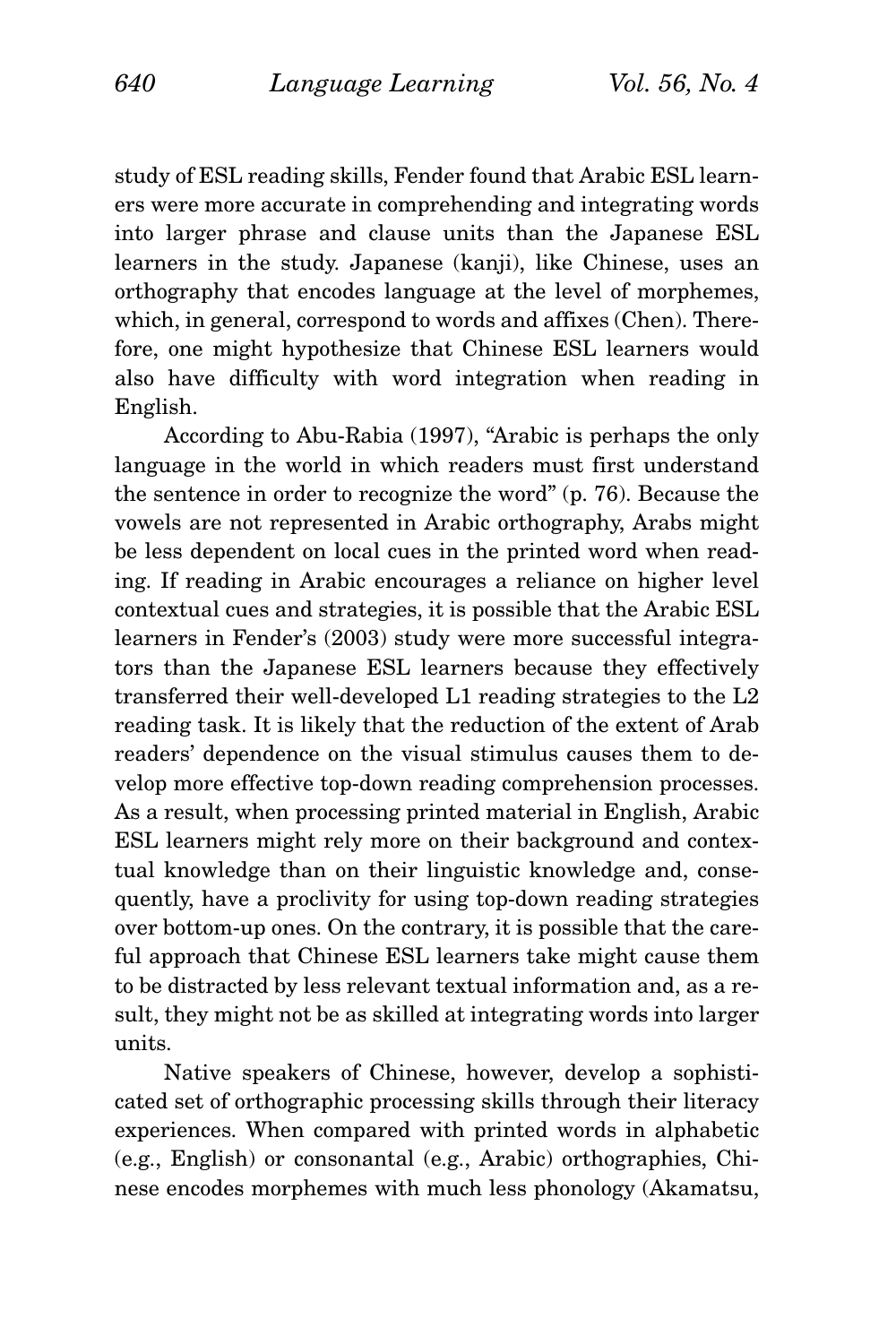1999). Consequently, whereas Chinese word recognition requires extensive orthographic processing skills, alphabetic or consonantal orthographies require a greater connection to phonemes and phonology. Therefore, Chinese ESL learners might be able to utilize their L1-based processing skills to develop a set of graphic ESL word representations that facilitate English word processing (Akamatsu, 2003).

Although L1 Arabic literacy skills are developed through reliance on phonological processing skills, as Arabic orthography has a highly consistent set of grapheme-phoneme correspondences, more mature readers must learn to use an orthography that does not include diacritic marks that signal the vowels (Abu-Rabia, 1999). In comparison, reading in English encourages greater reliance on (a) phonological skills for decoding words with regular grapheme-phoneme correspondences and (b) orthographic processing skills for decoding words with graphemephoneme irregularities (e.g., business, cough, iron; Katz & Frost, 1992). Therefore, it is likely that the Arabic and Chinese ESL learners' primary L1 processing skills and strategies that have been developed through exposure to distinct languages and literacy practices will differentially influence the development of their ESL processing skills and strategies.

# *Reading Assessment*

In order to make inferences about examinee reading competency from test performance, the reading skills and strategies assessed in the items must adequately represent and be relevant to the construct of reading comprehension.

Invalidly low scores should not occur because the assessment is missing something relevant to the focal construct that, if present, would have permitted the affected persons to display their competence. Moreover, invalidly low scores should not occur because the measurement contains something irrelevant that interferes with the affected person's demonstration of competence. (Messick, 1996, p. 252)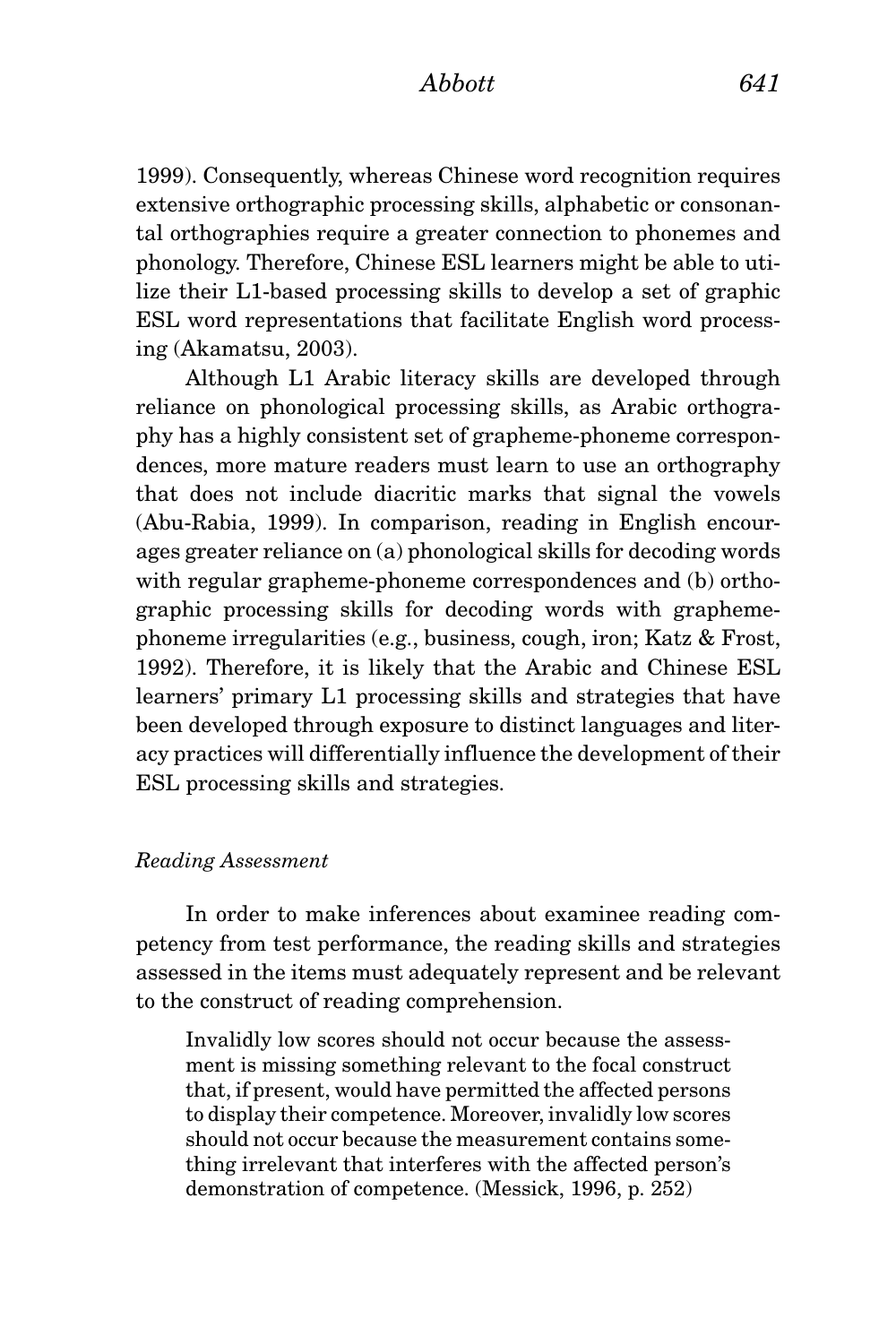If a test predominantly measures low-level linguistic skills and strategies, invalidly high scores might be attained by students well prepared on the represented skills or processes that are measured by the reading items but ill-prepared on the underrepresented ones. Therefore, because any test is merely a sample of the underlying construct, it is important to identify the relevant skills and strategies that the items are assumed to assess. If the construct is adequately represented and the tasks are relevant to the target language use domains, then the test can be used to predict real-life reading ability and identify readers' strengths and weaknesses.

Reading assessment researchers are not only concerned with how well reading performance on a test predicts how examinees will read in other real-world settings; they are also interested in discovering which cognitive characteristics and background variables influence test performance (Alderson, 2000). Thus, reading comprehension assessments that seek to support instructional decision-making for language learners from different cultural/linguistic backgrounds must take into consideration how cultural/linguistic differences affect test performance. Comparing examinees' scores from different cultural/linguistic groups on reading items and identifying certain patterns of correct and incorrect responses is a first step in determining the cognitive factors and/or strategies that might affect reader comprehension.

# *Differential Item Functioning*

Differential item functioning (DIF) is present when examinees from distinct groups have different probabilities of answering an item correctly after controlling for overall test performance (Shepard, Camilli, & Averill, 1981). DIF methods match examinees on ability (usually total test score) to determine whether comparable examinees from different populations perform the same on individual items or groups of items. For example, one would expect Arabic- and Mandarin-speaking examinees who have the same total test score to perform in an equivalent manner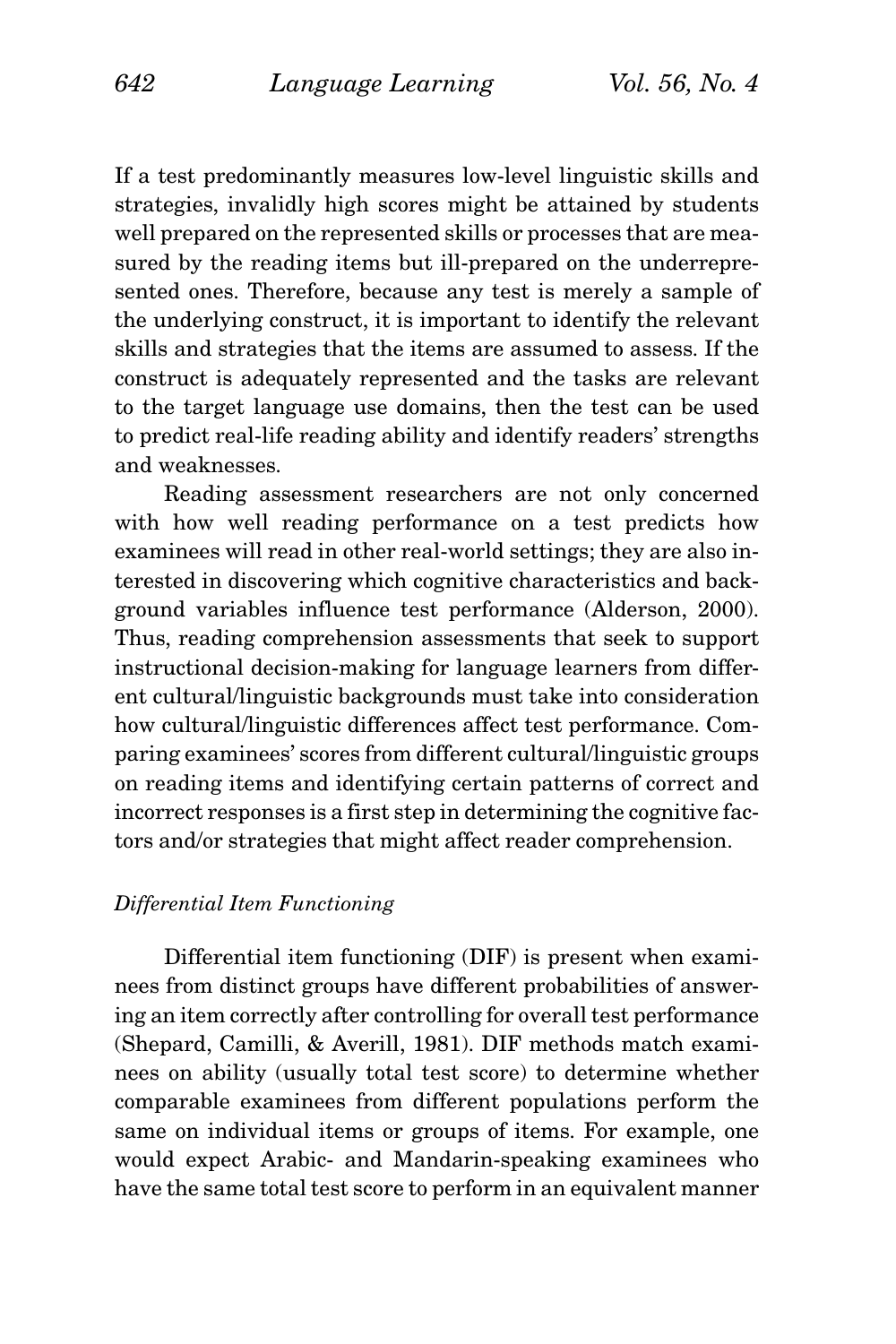on each reading comprehension item. When comparable examinees do not perform the same on specific test items, the items are said to display DIF. Large DIF indexes signify that the items are measuring secondary dimensions that might either be relevant or irrelevant to the construct measured by the test (Shealy & Stout, 1993). If an item is measuring a secondary dimension that is an appropriate part of the intended construct, the secondary dimension is considered auxiliary. Thus, the DIF between groups reflects a true difference in the construct and is considered benign. Alternatively, if an item is measuring an unintended secondary dimension, the secondary dimension is considered nuisance. DIF caused by nuisance dimensions reflects bias that might be thought of as systematic error that distorts the meaning of test inferences for members of a specific group and, therefore, poses a considerable threat to validity (Camilli & Shepard, 1994).

Much of the research regarding the effects of language background on L2 test performance has been concerned with whether EFL/ESL language proficiency and placement tests measure the same constructs for different language groups (e.g., Ackerman, Simpson, & de la Torre, 2000; Brown, 1999; Ginther & Stevens, 1998; Kunnan, 1994). Only a few studies have examined how different language groups perform on multiple-choice proficiency and placement tests at the item level (see Chen & Henning, 1985; Ryan & Bachman, 1992; Sasaki, 1991).

Although the statistical methods utilized in these three DIF studies were relatively useful for flagging DIF items, to understand the nature of DIF, content analyses are also required to determine why the items functioned differentially between the groups. However, the researchers either provided no explanations for the causes of DIF or their attempts at identifying the causes of DIF in many of the items using content analyses were not very successful. For example, of the 22 DIF items identified by Scheuneman's (1979) chi-square method in Sasaki's (1991) study, only 4 of the items had interpretable sources of DIF. Because attempts to understand the "underlying causes of DIF using substantive analyses of statistically identified items have, with few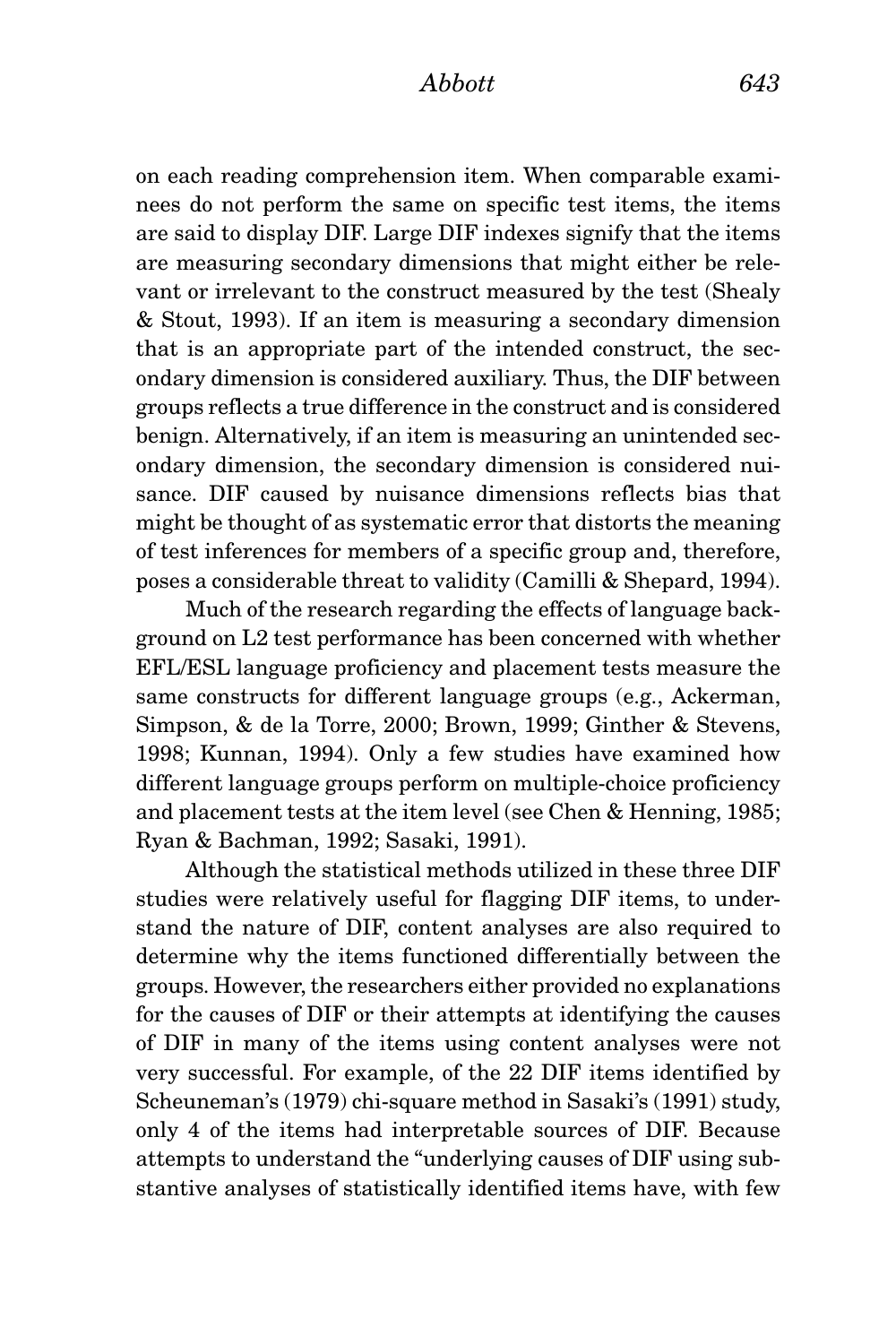exceptions, met with overwhelming failure" (Roussos & Stout, 1996, p. 360), Roussos and Stout (1996) proposed a confirmatory approach to DIF. This approach, which is based on the Shealy-Stout multidimensional model for DIF (Shealy & Stout, 1993), was used in the current study.

# *A Confirmatory Approach to DIF*

The Roussos-Stout (1996) approach to DIF is a two-stage approach designed to link substantive and statistical methods in a DIF analysis framework. In the first stage of this framework, DIF hypotheses are generated from theory and substantive item analyses are conducted to classify the items according to an *organizing principal* or theoretical framework. A DIF hypothesis specifies whether an item or group/bundle of items designed to measure the primary or intended dimension also measures a secondary dimension or unexpected dimension that is suspected of producing DIF. The second stage in the DIF analysis framework involves statistically testing the hypotheses generated in stage one. The statistical procedure selected for testing the hypotheses in this study was Simultaneous Item Bias Test (SIBTEST) (Stout & Roussos, 1999).

The SIBTEST quantifies the size of DIF by estimating a measure of the effect size  $(\hat{\beta}_{\text{UNI}})$  for each item and/or bundle (Stout & Roussos, 1995).  $\hat{\beta}_{\text{UNI}}$  is interpreted as the expected advantage in proportion or number correct score that one group of examinees has over the other group of examinees on an item or a specific bundle of items. The advantaged group is referred to as the reference group and the disadvantaged group is referred to as the focal group.  $\hat{\beta}_{\text{UNI}}$  is calculated as the weighted sum of the differences between the proportion-correct or number-correct true scores on the studied item or bundle for examinees in the two groups across all score levels. The true scores are estimated using a regression correction described in Shealy and Stout (1993). The weighted mean difference between the reference and focal groups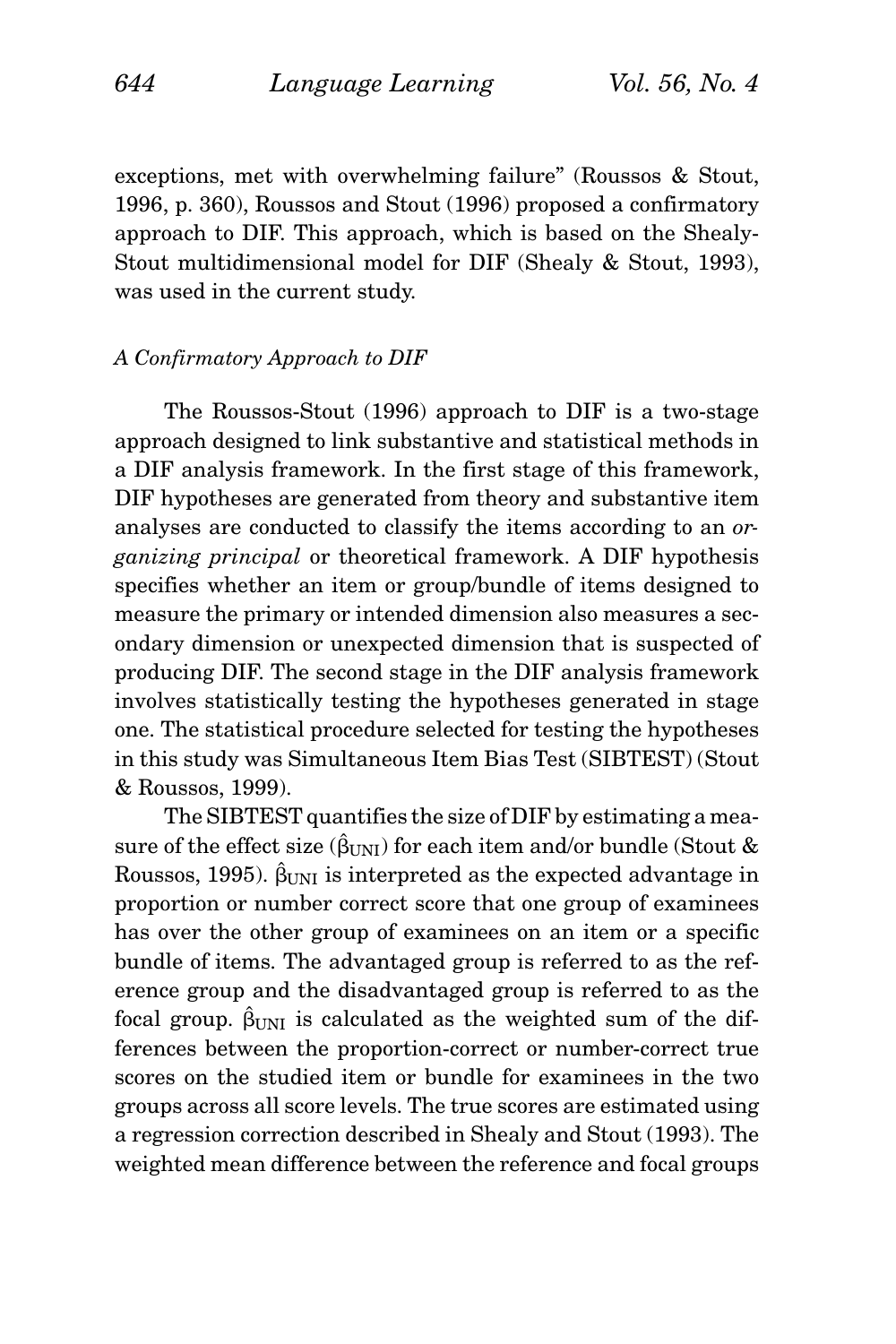*Abbott 645*

on the studied subtest item or bundle across the *k* subgroups is given by

$$
\hat{\beta}_{\text{UNI}} = \sum_{k=0}^{k} p_k d_k
$$

where  $p_k$  is the proportion of focal group examinees in subgroup *k* and *dk* is the difference in the adjusted means on the studied subtest item or bundle of items for the reference and focal groups, respectively, in each subgroup  $k.$  For large samples,  $\hat{\beta}_{\text{UNI}}$  has a standard normal distribution with a mean of zero and standard deviation of 1 under the null hypothesis of no DIF. The statistical hypothesis tested by SIBTEST is

$$
H_0: \beta_{UNI} = 0
$$

versus

$$
H_1: \beta_{\text{UNI}} \neq 0.
$$

The SIBTEST yields the following test statistic for evaluating the  $\hat{\bm{\beta}}_{\text{UNI}}$  null hypothesis of no DIF:

$$
SIB = \frac{\hat{\beta}_{UNI}}{\hat{\sigma}(\hat{\beta}_{UNI})}
$$

where  $\hat{\sigma}(\hat{\beta}_{\text{UNI}})$  is the estimated standard error of  $\hat{\beta}_{\text{UNI}}$ . SIB is evaluated against the standard normal distribution. A null hypothesis of no DIF is rejected whenever  $|SIB| > z_1 - \frac{1}{2}\alpha$ . A statistically significant value of  $\hat{\beta}_{\text{UNI}}$  that is positive indicates DIF against the focal group and a negative value indicates DIF against the reference group. See Shealy and Stout (1993) for a comprehensive and technical discussion of the SIBTEST procedure.

In the current study, the following DIF bundle hypotheses were tested using item-level reading response data collected from

$$
645\,
$$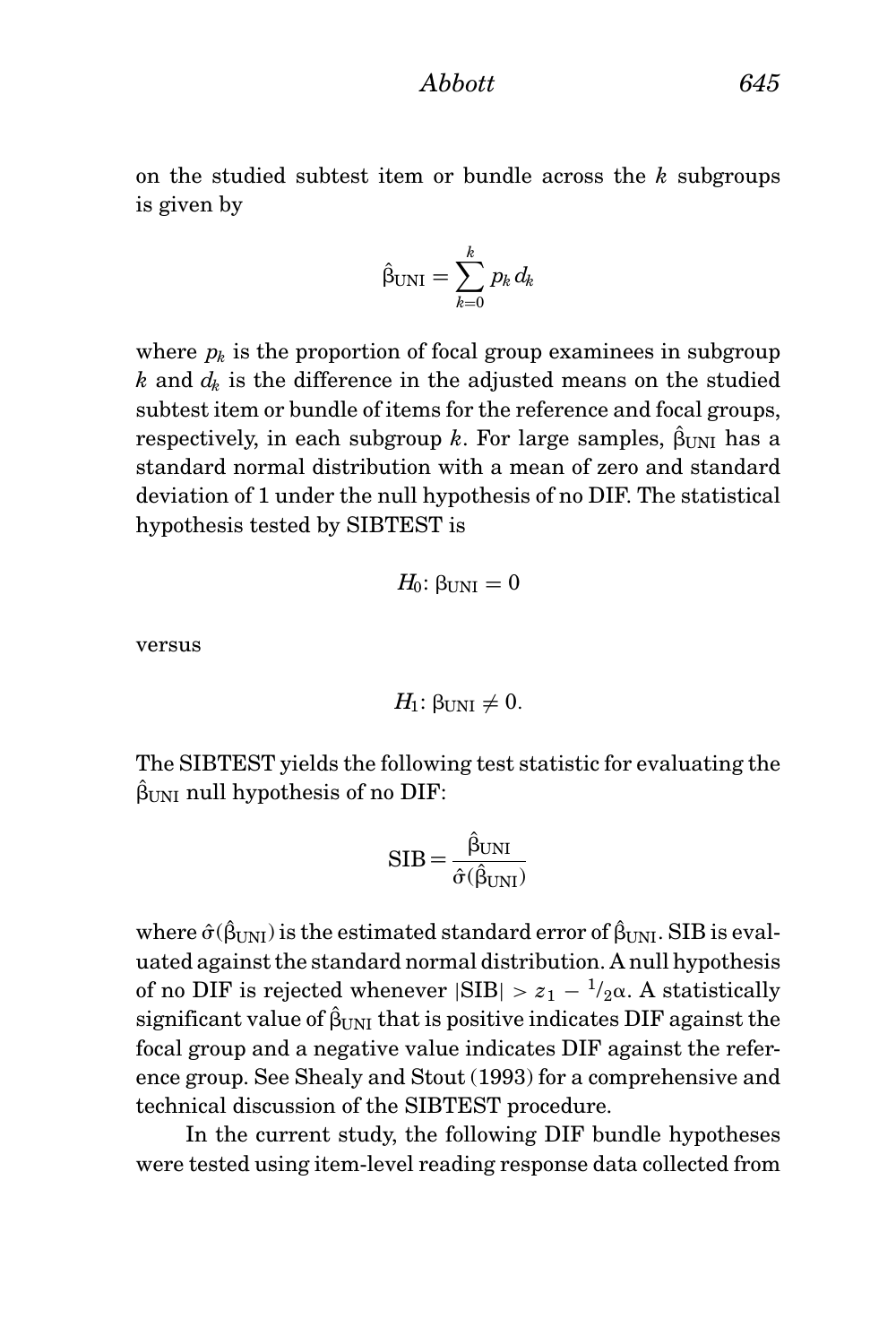250 Mandarin speakers' and 250 Arabic speakers' CLBA Reading Assessments:

1. Arabic-speaking ESL learners will outperform the Mandarin-speaking ESL learners on the bundles of items that rely on top-down processing strategies.

2. Mandarin-speaking ESL learners will outperform the Arabic-speaking ESL learners on the bundles of items that rely on bottom-up processing strategies.

# Method

# *Overview*

Verbal report data were collected from seven Arabic- and eight Mandarin-speaking intermediate ESL learners as they completed Form 1, Stage II of the CLBA Reading Assessment. The reading strategies identified in the verbal report data were used to develop the bottom-up, top-down reading strategies framework that was then used in the DIF analyses to evaluate whether the CLBA Reading Assessment produces comparable results for Arabic and Mandarin L1 speakers.

Arabic- and Mandarin-speaking immigrants were recruited from intermediate ESL college classes. Only those students who (a) were literate in their L1 (i.e., they had at least 11 years of basic education in their country of origin), (b) had reached a language threshold in English that would allow them to complete Stage II of the CLBA Reading assessment (i.e., they had mastered the basic vocabulary and decoding skills required for placement in an intermediate ESL class), and (c) had not resided in Canada for more than 2 years were selected.

# *Materials*

The CLBA Reading Assessment is divided into two stages and there are four parallel forms for each stage. Only Form 1,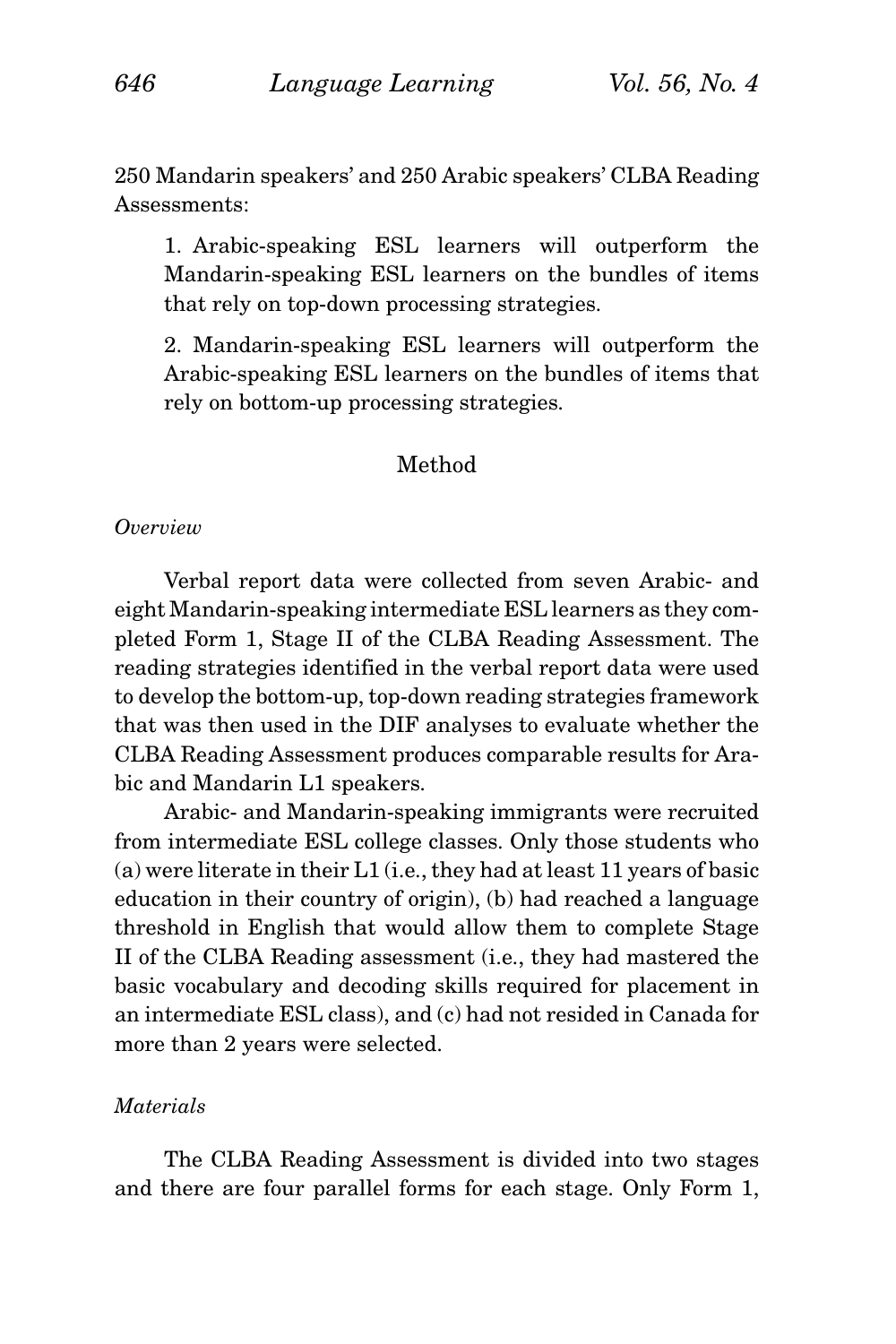Stage II was analyzed in this study for two main reasons. First, I conducted a preliminary content analysis that revealed that Stage I of the CLBA Reading Assessment is primarily comprised of bottom-up questions that mainly test vocabulary knowledge and transcoding rather than reading comprehension, whereas Stage II elicits a wider variety of bottom-up and top-down strategies. Previously described inventories of reading processing strategies (see Anderson, 1991; Block, 1986; Carrell, 1989; Phakiti, 2003; Pritchard, 1990; Purpura, 1997; Schueller, 2004; Young & Oxford, 1997) were used as the starting point in this preliminary classification of the items. The second reason that I selected Form 1, Stage II was that the minimum sample size requirement  $(n = 250$  in each group) for the DIF analyses was only satisfied by the Form 1 data.

Form 1, Stage II of the CLBA Reading Assessment consists of 8 dichotomously scored constructed-response items and 24 multiple-choice, four-option items. The items follow four passages (Tasks A–D) that represent four different genres and range in length from 251 to 547 words. Because the CLBA is a secured test with copyright limitations, the reading passages and items cannot be released. However, to provide examples for the reader, a reading passage of similar difficulty with corresponding multiple-choice and constructed-response items is included in the Appendix.

# *Procedures*

*Verbal report procedures.* The verbal report procedures applied in this study follow the initial model suggested by Ericsson and Simon (1993), which was further refined by Pressley and Afflerbach (1995) and then again by Green (1998). Initially, each participant was introduced to the verbal report procedures and provided with a chance to practice his/her verbal reporting skills with four or more reading comprehension questions. The verbal reports were conducted individually in the student's language of choice (i.e., his/her L1, English,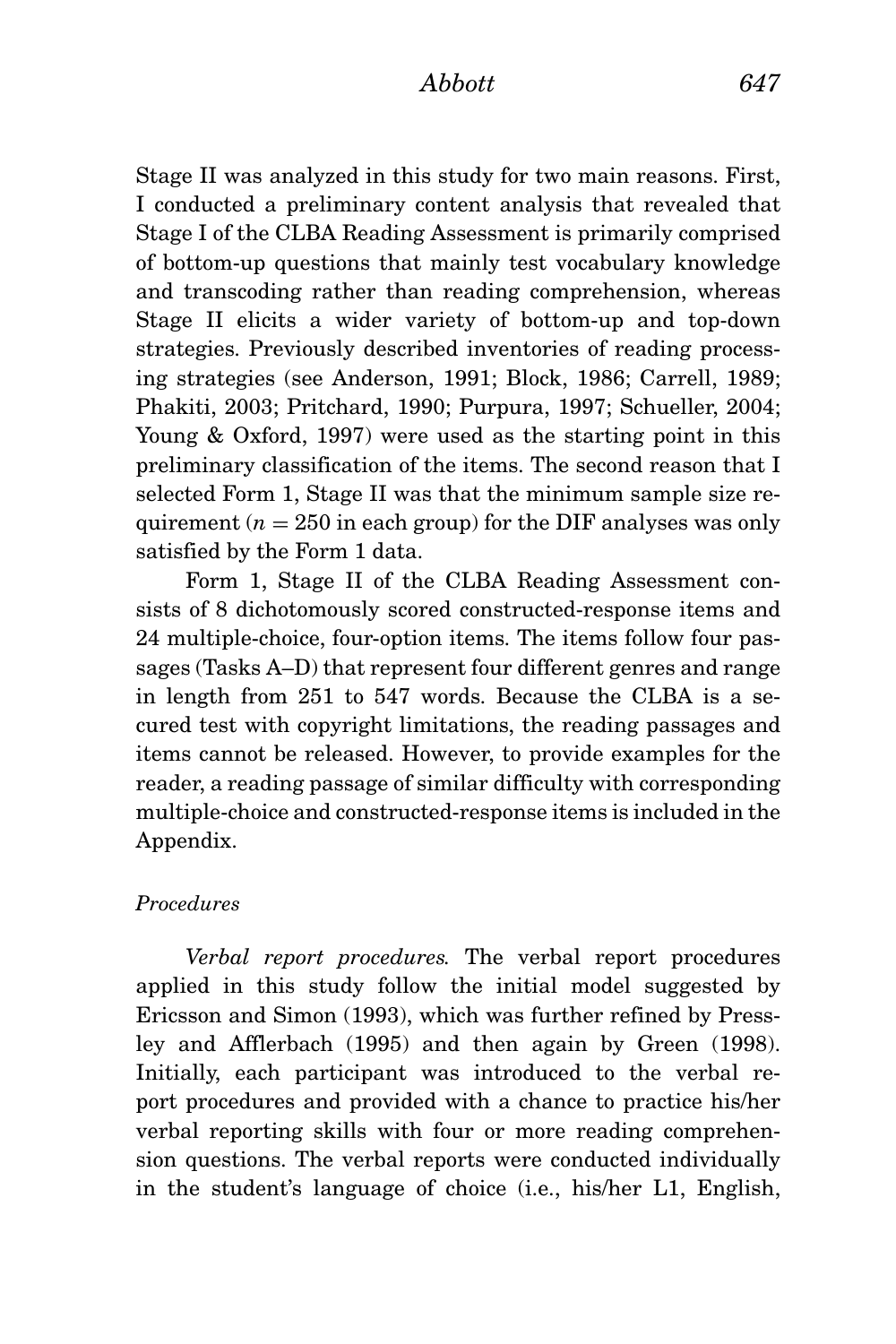or both languages). Each participant reported in detail what he/she was thinking and what information he/she was attending to when answering each question. If the participants remained silent for more than 5 s, they were reminded to keep talking.

After each verbal protocol was collected, translated into English where necessary, and transcribed, it was segmented and coded by the researcher for types of bottom-up and top-down reading strategy. Each segment of the protocol corresponded to a statement or phrase associated with each strategy that the reader employed. Strategies were defined as each separate action the reader took to process the reading comprehension question and to formulate an answer. The strategy segments comprised the units for analysis. Each segment was assigned one code. Those segments that could not be unambiguously coded were assigned a miscellaneous code.

The sample size for the verbal protocols was determined by data saturation or redundancy. Saturation occurs when no new or useful information about the categories can be obtained (Glaser, 1992; Glaser & Strauss, 1967). Researchers suggested that data saturation is typically reached after the analysis of 5–10 protocols (Glaser & Strauss; Rennie, 1984). In qualitative research, there are no published guidelines or tests of adequacy for estimating the sample size required to reach saturation equivalent to those formulas used in quantitative research. Rather, in qualitative research, the signals of saturation are determined by investigator proclamation and by evaluating the adequacy and the comprehensiveness of the results (Gubrium, 1995). To clarify and elaborate on the reading strategies framework, sampling continued until all properties and dimensions of the categories were identified and no new or relevant data emerged from the participants' verbal reports in either of the language groups. Thus, data collection and analysis occurred concurrently.

After each new participant's data were collected, translated into English where necessary, transcribed, segmented, and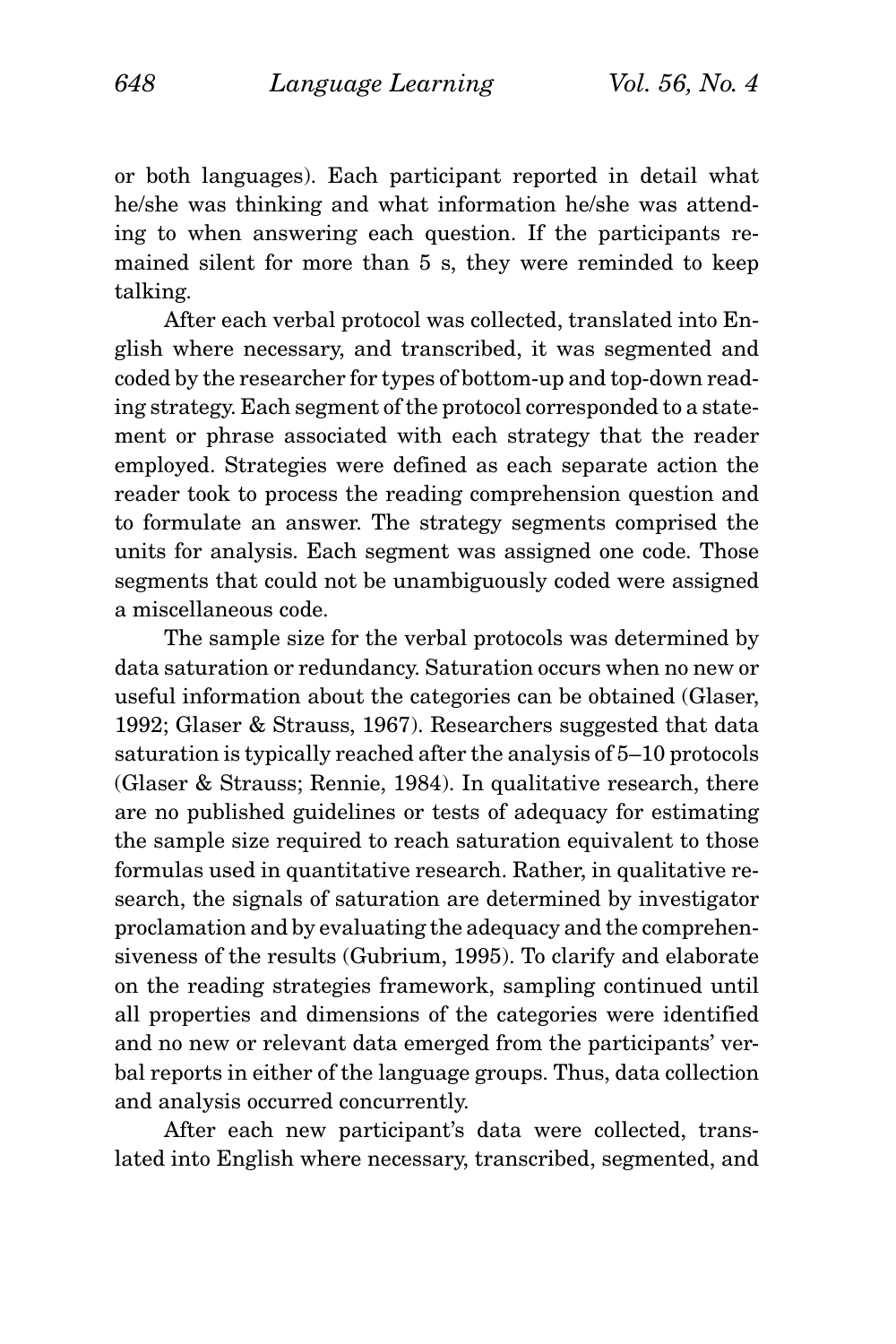coded, the reading strategy coding schema was revised and the previously coded protocols were recoded using the modified strategy classification schema. Although it appeared that saturation of the reading strategy categories was complete after five Mandarin participants' and four Arabic participants' verbal reports had been coded, to ensure that data saturation had been achieved, verbal reports were collected from three additional Arabic participants and three additional Mandarin participants. Although these last reports did not provide any new reading strategy categories, in some instances they provided clearer examples of the already identified bottom-up and top-down reading strategies. However, these reports did not result in any changes to the bottom-up, top-down reading strategy classification schema.

Consistency of the coding was investigated by having an independent rater code 11 of the 32 CLBA reading items from each of the protocols (34.4% of the total sample). Eleven questions were selected, as they were believed to elicit the full range of bottomup and top-down strategies identified in the verbal reports. One rater who had no experience with the study was trained to use the coding schema to classify the strategies in the verbal report data. First, the coding schema was discussed with the rater. Next, verbal reports from three randomly selected participants were coded for practice (with the exception of the 11 items used to calculate interrater agreement). Finally, interrater agreement was calculated by assessing the extent to which the researcher and the rater agreed on the codes assigned to each segment within the protocols. This was reported as the percentage of instances where agreement was reached. Of the 456 segments coded, 413 agreements occurred. Therefore, the percentage of total agreement was 90.6%, indicating that the reading strategy segments were consistently coded.

*DIF procedures.* Comprehensive analyses of the Form 1, Stage II CLBA reading items were conducted using both substantive and statistical methods. Three ESL experts conducted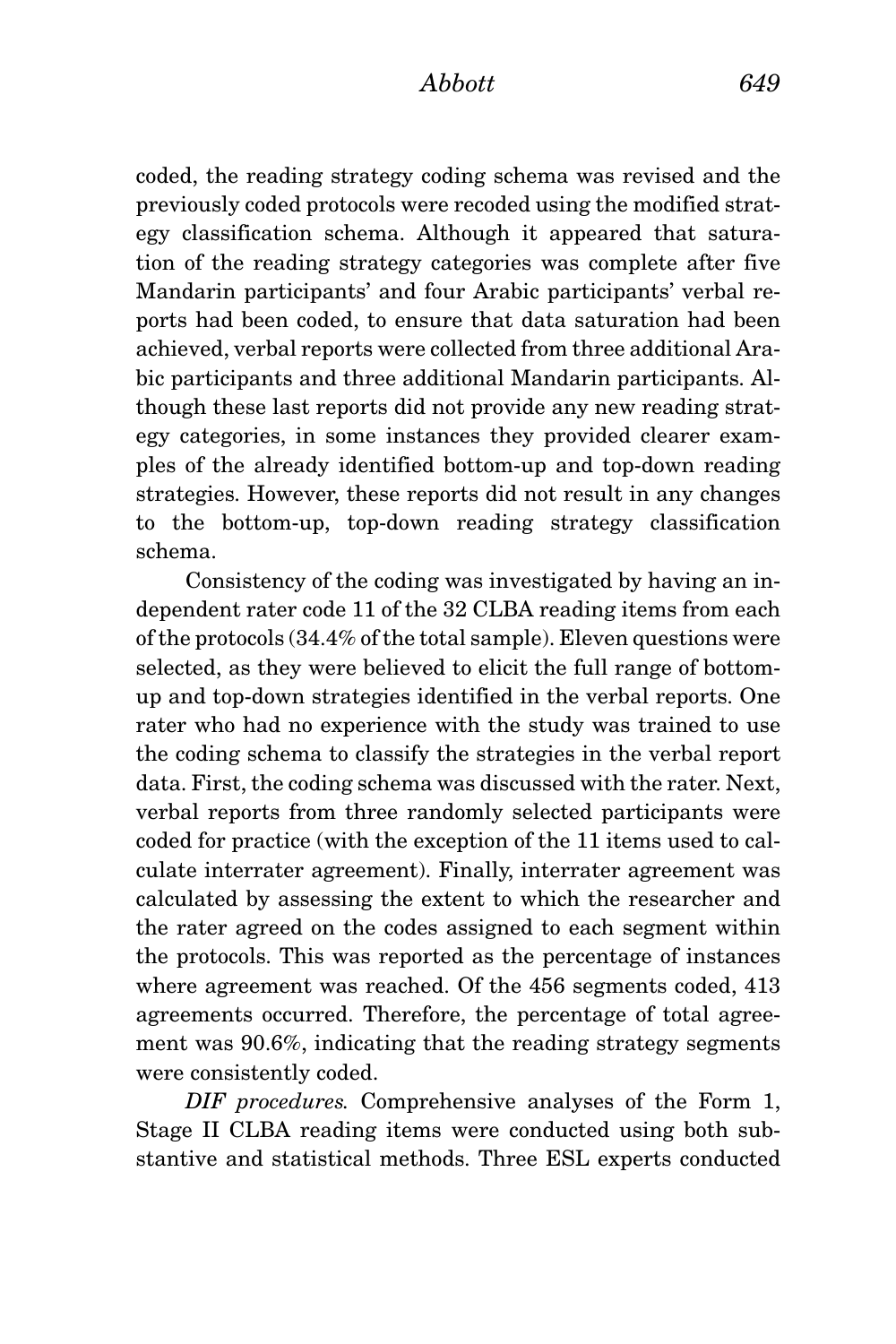the substantive analyses of the reading items. The expert judges were asked to classify each of the 32 items into one of the strategy categories that emerged from the verbal report data. After participating in a training session that introduced the judges to the coding schema, they were asked to independently classify the questions according to the reading strategy that they believed was most instrumental in arriving at the answer for each of the CLBA reading items (i.e., each item was classified according to the "most salient" strategy believed to be elicited by the item). Once the judges had finished coding all the items, a meeting was held so that they could reach 100% consensus on the item codings on which they disagreed.

For the statistical analyses, item-level Form 1, Stage II CLBA Reading Assessment response data were collected from 250 previously administered examinee test forms in each of the first language groups (i.e., from 250 Mandarin speakers' and 250 Arabic speakers' assessments). To ensure that the item response data were collected from examinees who had similar levels of L1 literacy and English proficiency as the participants in the verbal report sample, the same selection criteria were used: Data were only collected from examinees who (a) had at least 11 years of basic education in their country of origin, (b) had reached a language threshold in English (i.e., had mastered the basic vocabulary and decoding skills required for moving on to Stage II of the CLBA), and (c) had not resided in Canada for more than 2 years at the time of testing.

#### *Analysis*

A bundle DIF hypothesis for each of the reading strategy categories was tested at an alpha level of 0.05 using the computer program SIBTEST (Stout & Roussos, 1999). The alpha value was not adjusted using the Bonferroni correction because the sample size  $(n = 250$  per group) was the smallest recommended sample size for conducting reasonably reliable DIF analyses; the smaller the sample size, the larger the standard error of  $\hat{\beta}_{\text{UNI}}$ , which is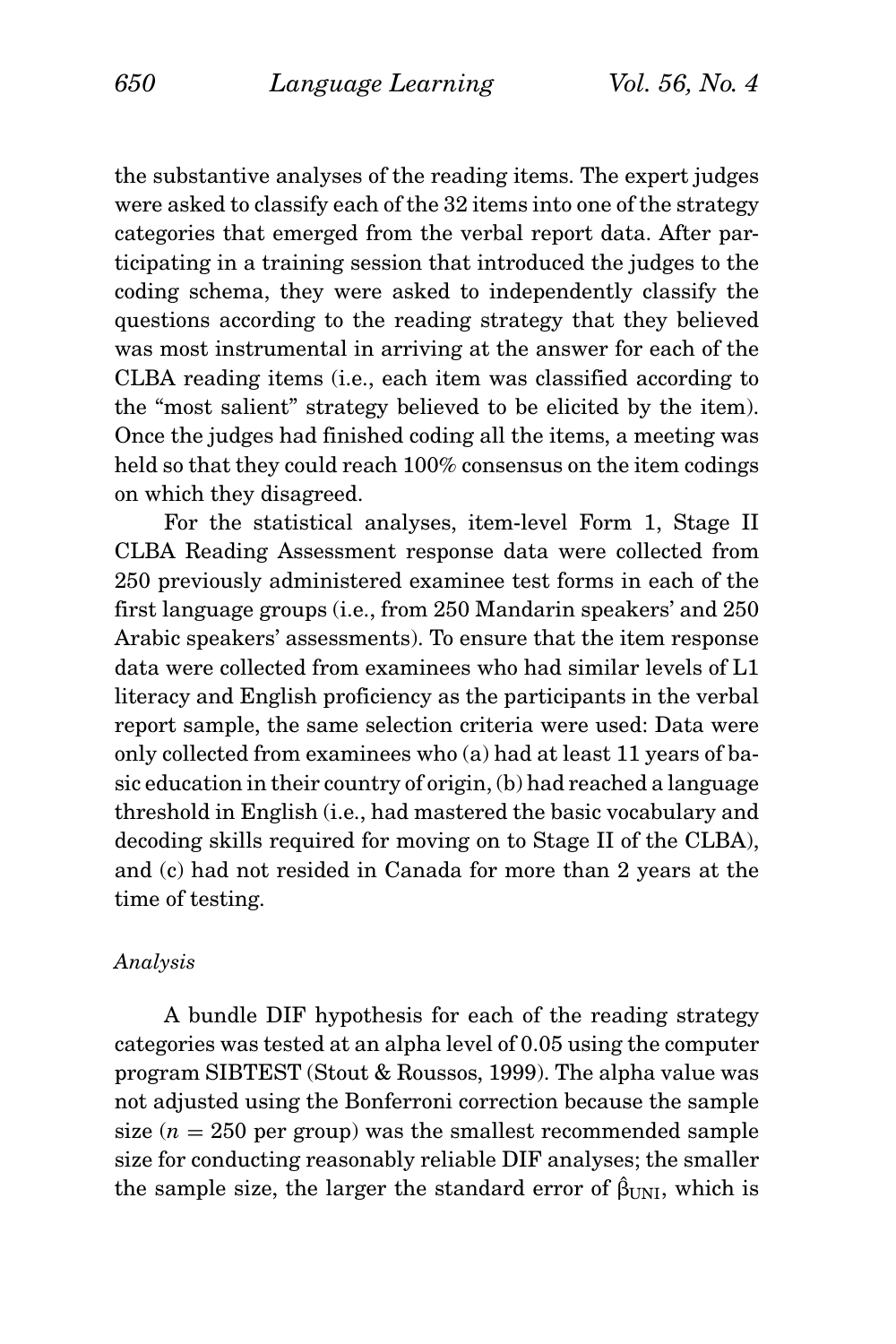the denominator of the test statistic SIB, and the less likelihood there is of reaching statistical significance.

SIBTEST matches examinees on ability to determine whether comparable examinees from different populations perform the same on individual items or groups of items. The 32 CLBA reading items were grouped into bundles of items based on the judges' consensus codes, and DIF analyses were conducted using the item-level response data to determine whether groups of CLBA items (classified according to the bottom-up, top-down reading strategy framework) functioned differentially for equalability Arabic- and Mandarin-speaking ESL learners. These analyses were conducted to show whether there were systematic ways in which the two language/cultural groups responded to groups of test items that were presumed to measure the secondary dimensions of bottom-up and top-down reading strategies.

# Results and Discussion

#### *Verbal Report*

The verbal report data proved extremely valuable in revealing the reading strategies elicited by the CLBA reading items. The bottom-up, top-down reading strategy classification schema that emerged from the verbal report data is presented in Table 1. Analyses of the verbal protocols identified 12 main reading strategy categories consistent with those identified in the literature (see Anderson, 1991; Block, 1986; Carrell, 1989; Phakiti, 2003; Pritchard, 1990; Purpura, 1997; Schueller, 2004; Young & Oxford, 1997). The strategies include the following: B1, breaking lexical items into smaller parts; B2, scanning for details; B3, identifying synonyms or paraphrases; B4, matching key words to key visuals; B5, matching key vocabulary in the text to key vocabulary in the item; B6, using knowledge of grammar or punctuation; B7, using local context cues to interpret a word or phrase; T1, skimming for gist; T2, connecting or relating information presented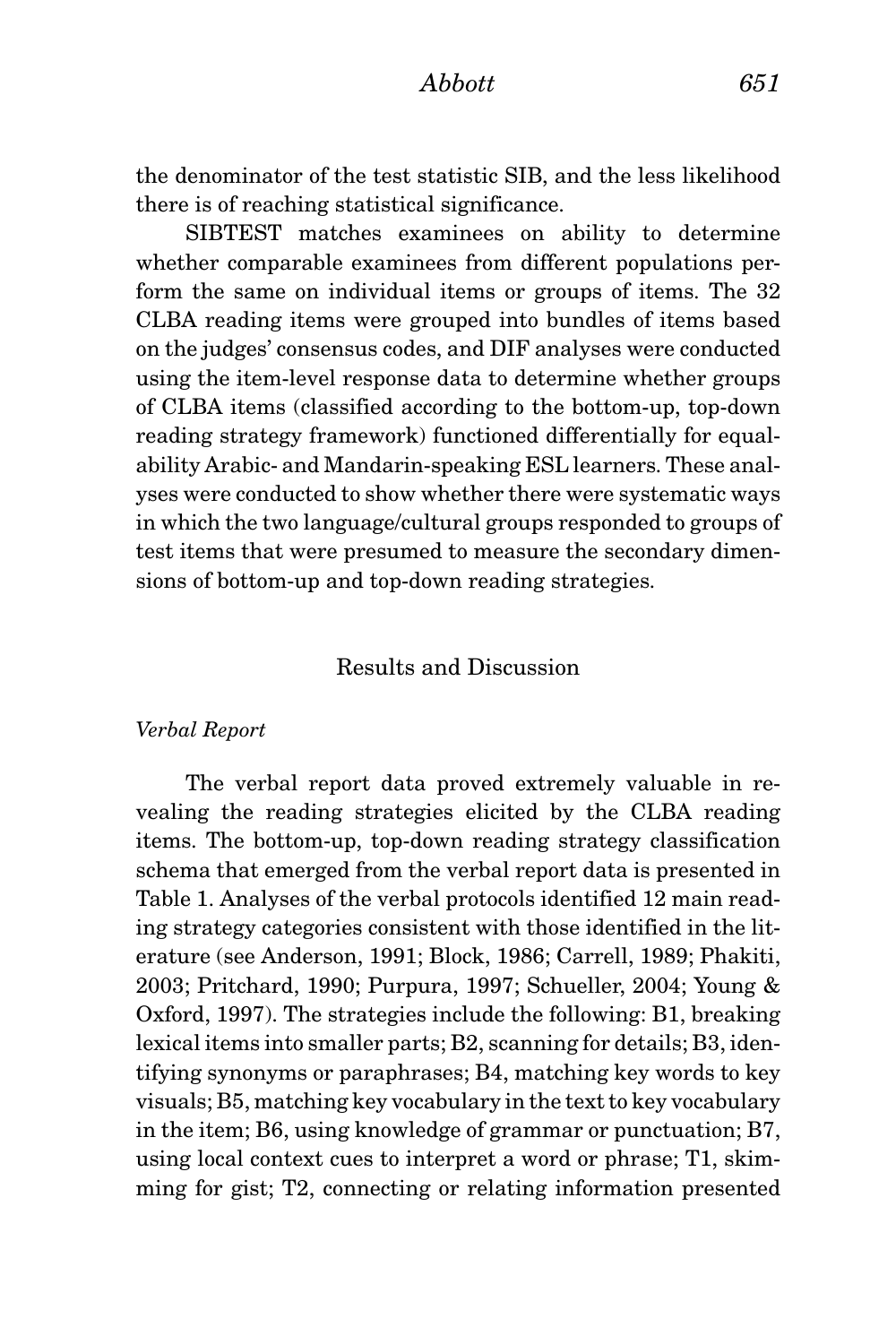# Table 1

*Reading strategies used when answering the CLBA reading items*

| Strategy                                         | Definition                                                                                                                                                                                  |
|--------------------------------------------------|---------------------------------------------------------------------------------------------------------------------------------------------------------------------------------------------|
| Bottom-up, local strategies                      | The reader:                                                                                                                                                                                 |
| B1. Breaks lexical items into parts              | Breaks words into smaller units to<br>promote comprehension                                                                                                                                 |
| B2. Scans for explicit information               | Scans the text for specific details or                                                                                                                                                      |
| requested in the item                            | explicitly stated information requested<br>in the item                                                                                                                                      |
| B3. Identifies a synonym or a                    | Identifies or formulates a synonym or a                                                                                                                                                     |
| paraphrase of the literal                        | paraphrase of the literal meaning of a                                                                                                                                                      |
| meaning of a word, phrase, or<br>sentence        | word, phrase, or sentence in the text to<br>help answer the question                                                                                                                        |
| B4. Relates verbal information to                | Matches verbal information in the text to                                                                                                                                                   |
| accompanying visuals                             | visual information in the item to<br>answer the question                                                                                                                                    |
| B5. Matches key vocabulary in the                | Matches key vocabulary or phrases in the                                                                                                                                                    |
| item to key vocabulary in the text               | item or options to key vocabulary or<br>phrases in the text                                                                                                                                 |
| B6. Uses knowledge of grammar or<br>punctuation  | Uses awareness of grammar, syntax,<br>parts of speech, or punctuation to help<br>answer the question                                                                                        |
| B7. Uses local context cues to                   | Uses the words in a sentence that precede                                                                                                                                                   |
| interpret a word or phrase                       | or follow a specific word or phrase to<br>understand a particular word or phrase                                                                                                            |
| Top-down, global strategies                      | The reader:                                                                                                                                                                                 |
| T1. Skims for gist/identifies the main           | Draws on the major points of the passage                                                                                                                                                    |
| idea, theme, or concept                          | to answer the question; summarizes<br>main concept                                                                                                                                          |
| T <sub>2</sub> . Connects or relates information | Relates new information to previously                                                                                                                                                       |
| presented in different sentences                 | stated information to help answer the                                                                                                                                                       |
| or parts of the text                             | question; synthesizes scattered<br>information                                                                                                                                              |
| T3. Draws an inference based on                  | Makes an inference, draws a conclusion,                                                                                                                                                     |
| information presented in the text                | or forms a hypothesis based on<br>information not explicitly stated in the<br>text to answer the question                                                                                   |
| T4. Speculates beyond the text                   | Uses background knowledge to speculate<br>beyond the text                                                                                                                                   |
| T5. Recognizes discourse format                  | Uses discourse format or text<br>organization to answer the question<br>(e.g., discriminates between fact and<br>opinion or cause and effect; or notes<br>how the information is presented) |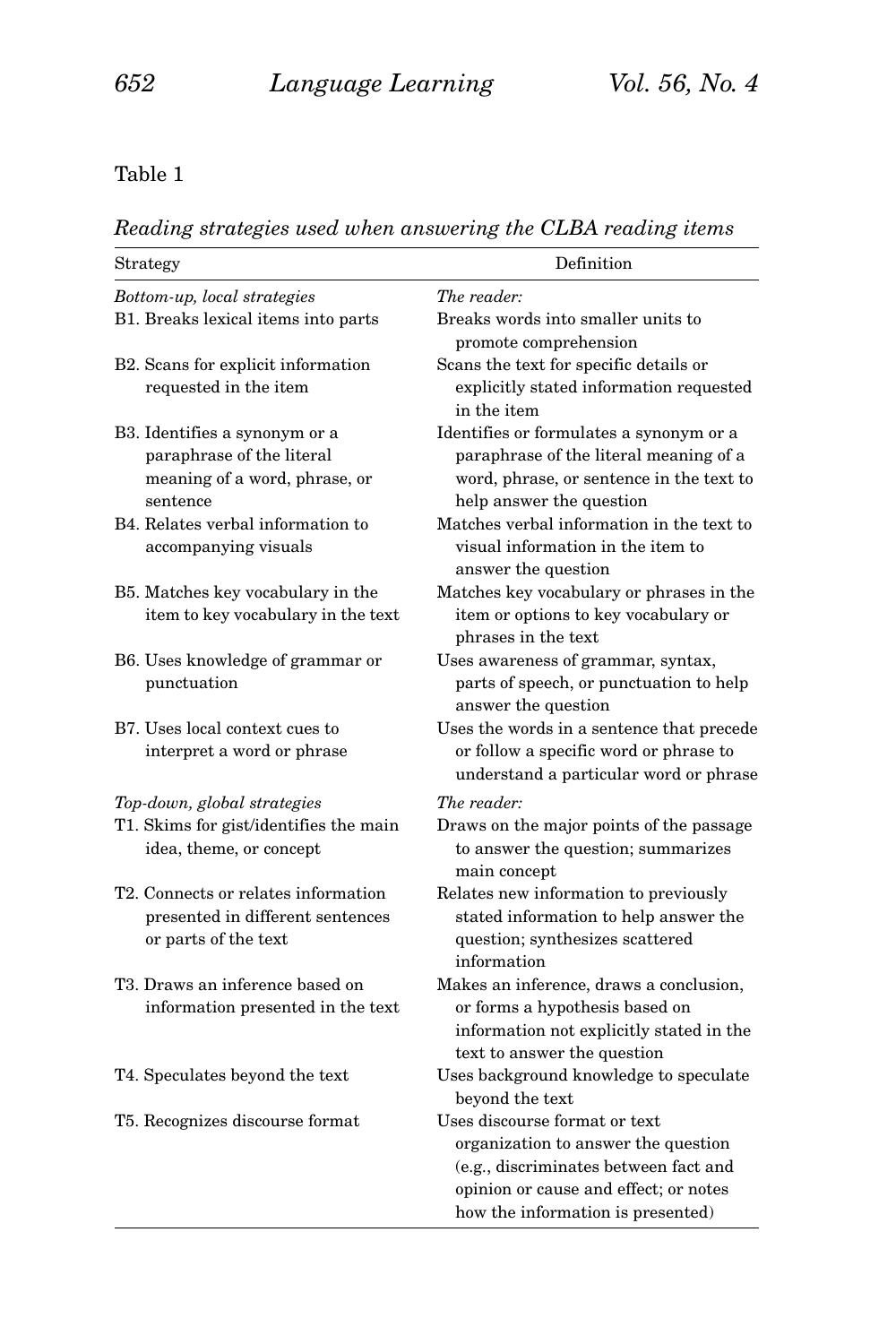*Abbott 653*

in different parts of the text; T3, drawing an inference based on information presented in the text; T4, using background knowledge to speculate beyond the text; and T5, recognizing discourse format. Extended definitions of each of these reading strategies are presented in Table 1.

# *Psychometric Characteristics of the CLBA Reading Assessment*

Table 2 contains the psychometric characteristics for the CLBA Reading Assessment. The mean total test scores demonstrate that the Mandarin-speaking examinees outperformed the Arabic examinees on the CLBA Reading Assessment by approximately 3.0% on average. A test of the difference in means was significant,  $t(498) = -2.031$ ,  $p < .05$ . However, the effect size was small,  $d = 0.13$ . The results indicate that overall item difficulty and discrimination were comparable across groups.

# *Differential Item Functioning*

The results for the DIF hypothesis tests are reported in Table 3. A bundle  $\hat{\beta}_{\text{UNI}}$  is interpreted as the expected advantage in the number-correct score that one group has over the other on

# Table 2

| Characteristic                        | Arabic | Mandarin |
|---------------------------------------|--------|----------|
| No. of Examinees                      | 250    | 250      |
| No. of Items                          | 32     | 32       |
| Mean                                  | 17.20  | 18.29    |
| Standard deviation                    | 5.87   | 6.20     |
| Mean item difficulty                  | 0.54   | 0.57     |
| Mean item discrimination <sup>a</sup> | 0.40   | 0.42     |
|                                       |        |          |

*Descriptive statistics for Form 1 Stage II of the CLBA Reading Assessment*

aPoint biserial correlation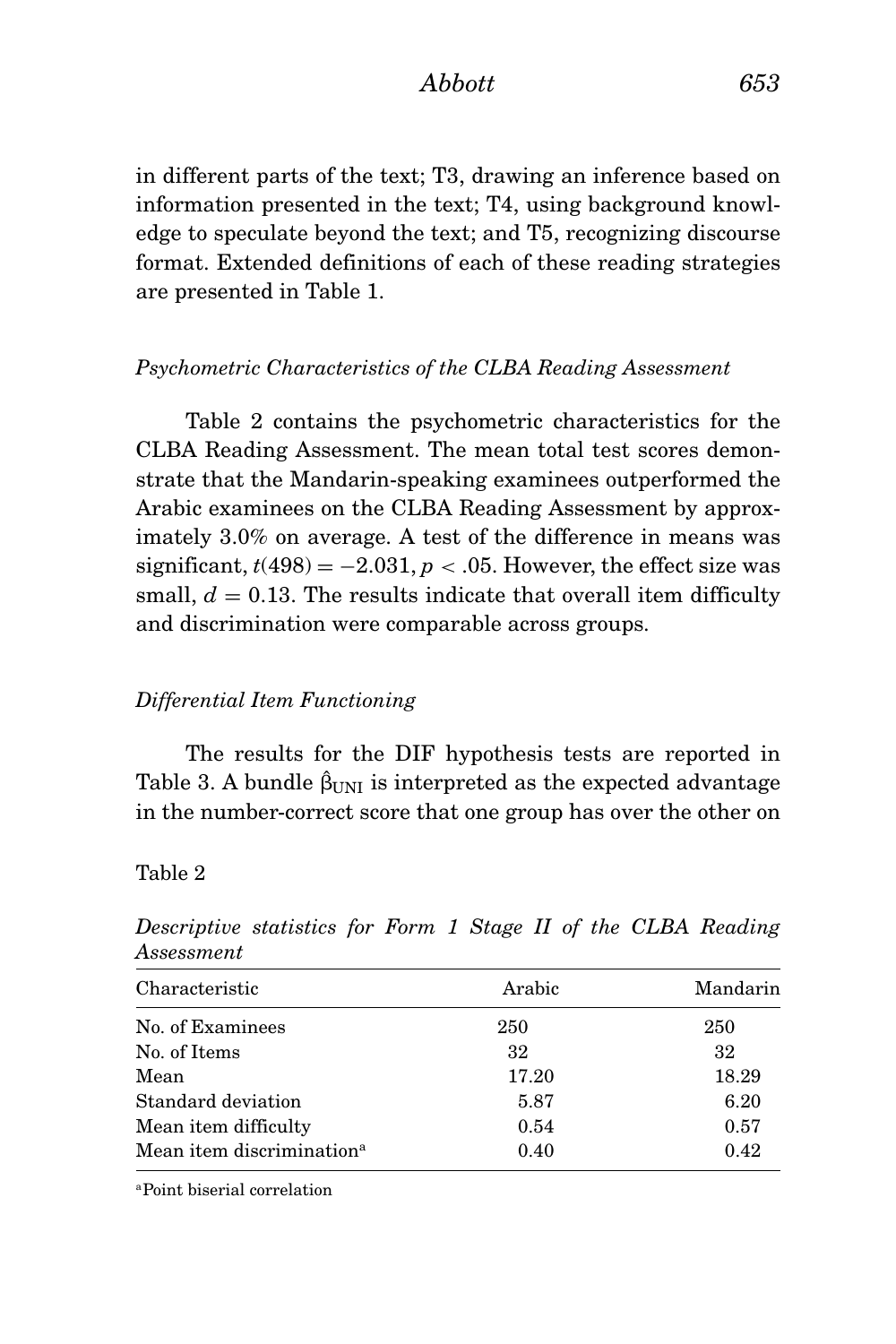### Table 3

| <b>Bundle</b>          | No. of<br>CLBA<br>reading items | $\beta$ <sub>UNI</sub> | Favors   |
|------------------------|---------------------------------|------------------------|----------|
| Bottom-up              |                                 |                        |          |
| B1: Lexical            | 1                               | $0.176*$               | Mandarin |
| B2: Scanning           | 5                               | $0.233*$               | Mandarin |
| B3: Synonym/paraphrase | 7                               | $0.915*$               | Mandarin |
| B4: Visuals            | 1                               | $-0.048$               | $ns^a$   |
| B5: Matching key words | 4                               | $0.578*$               | Mandarin |
| Top-down               |                                 |                        |          |
| T1: Skimming           | 1                               | $0.137*$               | Arabic   |
| T2: Connecting         | 3                               | $0.463*$               | Arabic   |
| T3: Inferencing        | 8                               | $0.445*$               | Arabic   |
| T4: Speculating        | 1                               | 0.044                  | ns       |
| T5: Discourse format   |                                 | $-0.033\,$             | ns       |

*Differential bundle functioning results*

a specific bundle of items. Therefore, in Table 3, the  $\hat{\beta}_{\text{UNI}}$  estimate of 0.915 for bundle B3—identifying synonyms or paraphrases means that a randomly chosen Mandarin-speaking examinee can be expected to obtain a number-correct score of approximately one score point more on the seven B3 items than an Arabic-speaking examinee of equal reading ability. In the case that a bundle only has one item,  $\hat{\beta}_{\text{UNI}}$  is interpreted as the expected advantage in proportion-correct that one group has over the other on the studied item. As a result, Arabic-speaking examinees can be expected to obtain approximately one tenth of a score point more than equal-ability Mandarin-speaking examinees on the item in bundle T1—skimming for gist. Although this difference is not large, if other similar items were added to the test, this would create a further disadvantage for the Mandarin speakers.

Because the expert judges did not use two of the codes (B6 and B7) as the "most salient" code for any of the items, these two

aNot significant.

*<sup>.</sup>*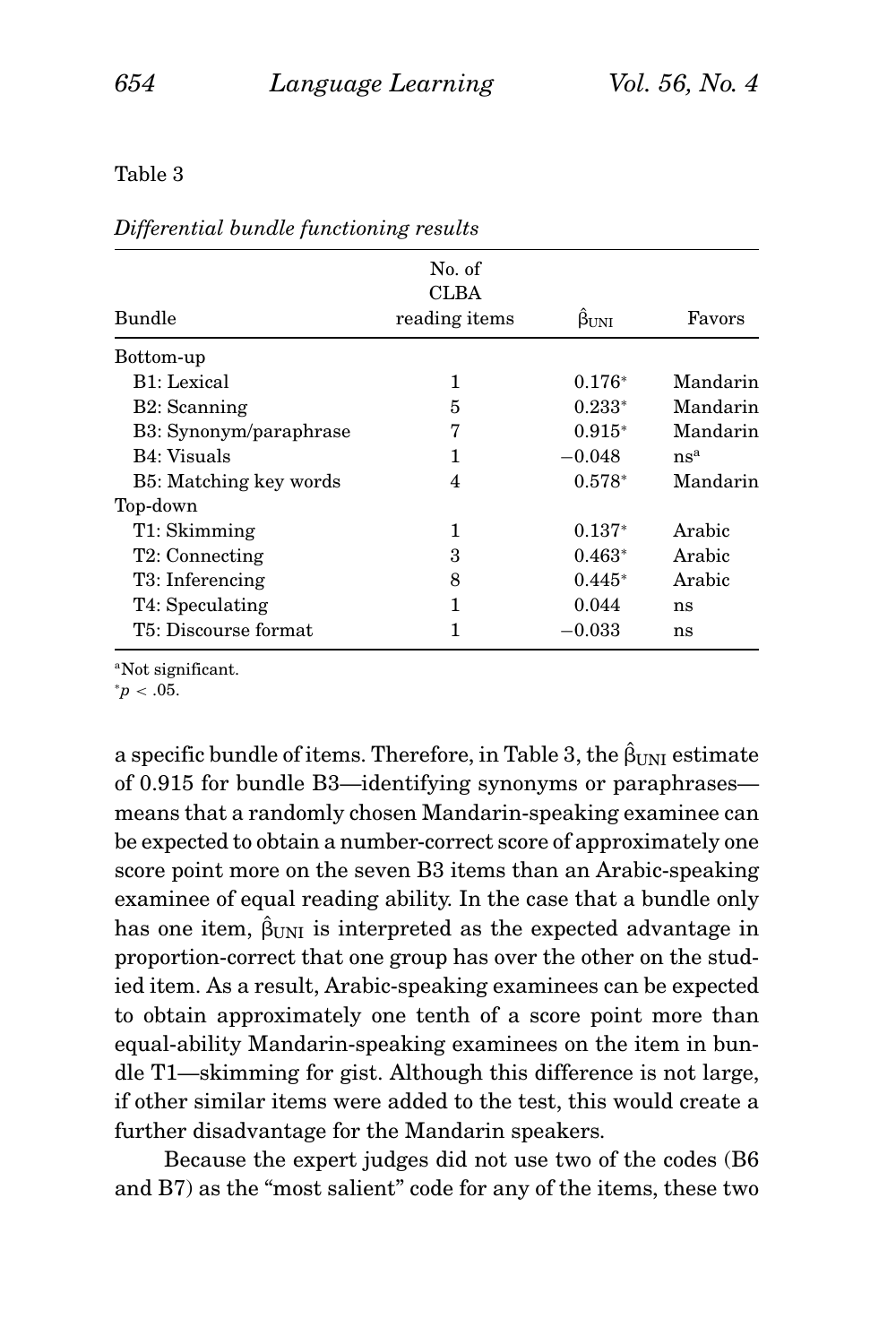strategy categories were deleted from the DIF analyses. Consistent with expectations based on the reading strategy framework, 7 of the 10 bundle DIF hypotheses that were tested were supported by the SIBTEST analyses. Systematic group differences were found in four of the bottom-up strategy categories and were found to favor the Mandarin speakers: B1, breaking lexical items into smaller parts; B2, scanning for details; B3, identifying synonyms or paraphrases; and B5, matching key vocabulary in the text to key vocabulary in the item. Therefore, on the CLBA Reading Assessment, Arabic-speaking examinees were found to differ systematically from Mandarin-speaking examinees with comparable top-down reading scores on their skill in answering items presumed to elicit these four strategies (i.e., B1, B2, B3, and B5). Because the items in these bundles have a strong focus on wordlevel strategies, which utilize knowledge of linguistic parts and forms to interpret text on a word-by-word basis, this factor might have contributed to DIF favoring the Mandarin speakers.

Systematic group differences were also found for three of the five top-down strategy categories and were found to favor the Arabic speakers: T1, skimming for gist; T2, connecting or relating information presented in different parts of the text; and T3, drawing an inference based on information presented in the text. This means that on the CLBA Reading Assessment, Mandarinspeaking examinees were found to differ systematically from Arabic-speaking examinees with comparable bottom-up reading scores on their skill in answering items presumed to elicit these three top-down strategies (i.e., T1, T2, and T3). Because the items in these bundles have a strong focus on semantic strategies that utilize global contextual information and existing knowledge of real-life situations and discourse knowledge, this factor might have contributed to DIF favoring the Arabic speakers.

At the test level, however, minimal score differences were found between the two groups of examinees on the bottomup and top-down bundles of items. For example, the difference in the sum of the statistically significant bottom-up bundle  $\hat{\beta}_{\text{UNI}}$  values (1.87) and the sum of the statistically significant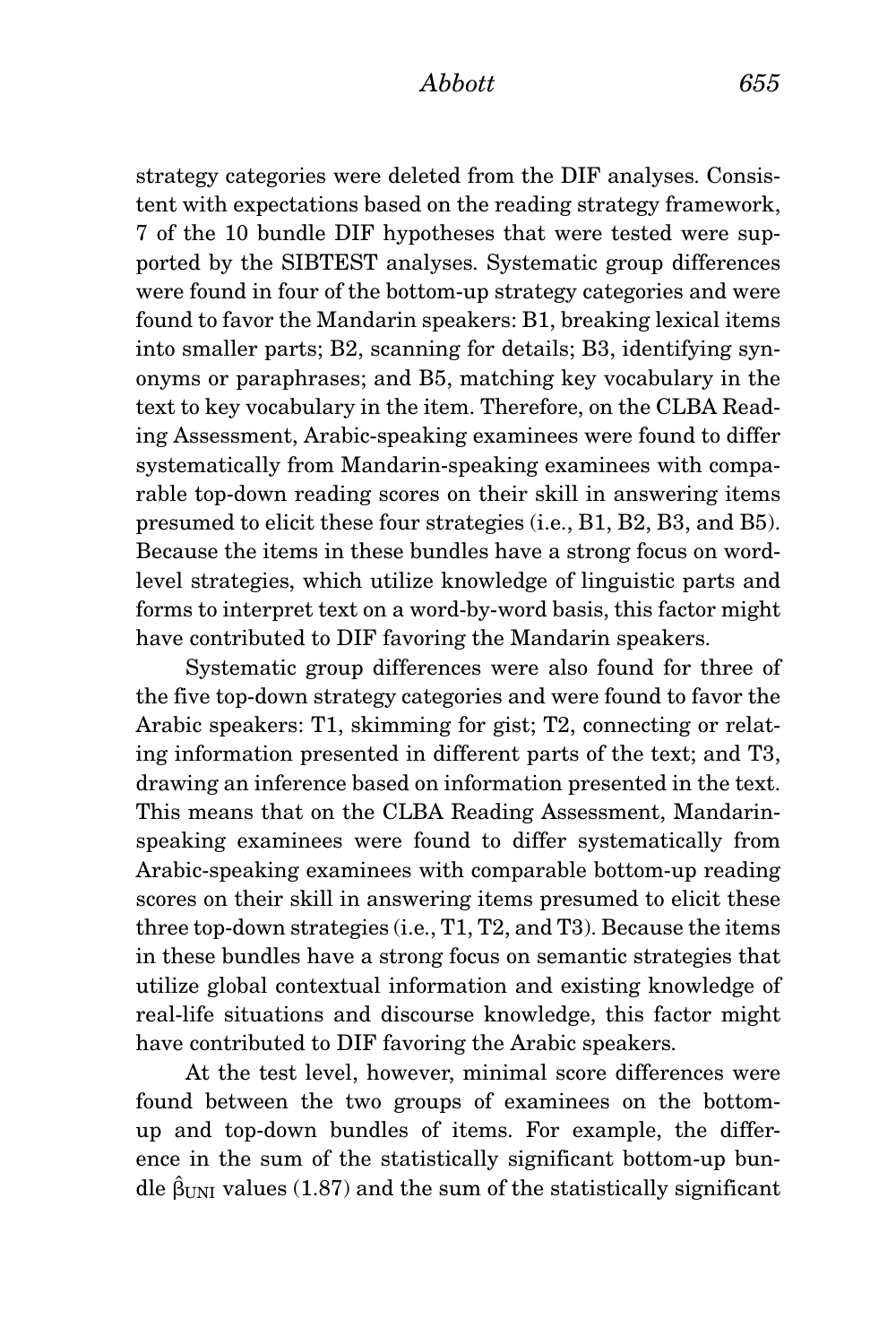top-down bundle  $\hat{\beta}_{\text{UNI}}$  values (1.045) was 0.825. This means that at the test level, the CLBA Reading Assessment was found to favor the Mandarin-speaking examinees over equal-ability Arabic-speaking examinees by approximately one score point. This rather small difference in overall difficulty might be attributed to the fairly even balance in the number of bottom-up (18) and top-down (14) items included in Form 1, Stage II of the CLBA Reading Assessment. However, it is likely that the test would favor the Mandarin speakers to a greater extent if there were a greater proportion of bottom-up items on the test, as is the case with many reading comprehension tests (see Hill & Parry, 1992; Purpura, 1997).

Unfortunately, a content analysis of the item(s) in the three nonsignificant bundles (i.e., B4, T4, and T5) did not reveal any explanations for the departures from the predicted DIF patterns. Perhaps the presence of other unidentified constructrelevant or irrelevant dimensions is contributing to the inconsistencies in the patterns of DIF operating within these bundles. As Bolt (2002) suggested, several construct-irrelevant dimensions might work together to impact performance on items within a bundle. For example, distinct item format effects (e.g., constructed response vs. multiple choice) or passage topic effects might be regarded as additional dimensions operating within the bottom-up, top-down strategy dimensions in the CLBA Reading Assessment.

#### *Preliminary Implications*

Results from this study support Parry's (1996) conclusion that successful strategy use is a function of linguistic/cultural differences. It appears that ESL learners in these two linguistic/cultural groups have particular reading strategy strengths and weaknesses that might be related to their experiences with written language and the social process of learning to read (Parry, 1996). It might be the case that the strategies that the readers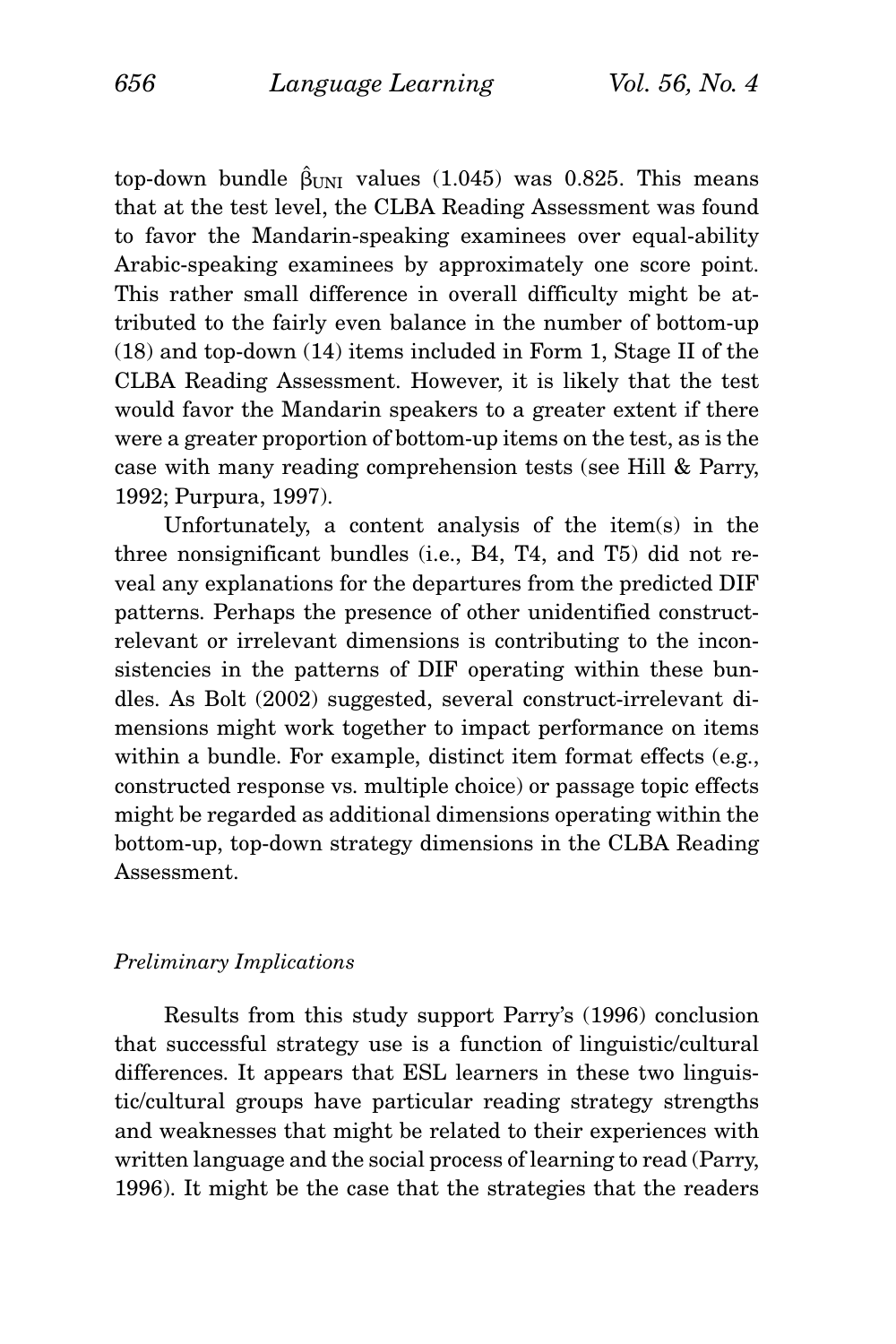used for coping with the orthographic features specific to their L1s were transferred to L2 reading (Akamatsu, 2003; Koda, 1988). These results also lend some support to the claim that instructional approaches might reinforce or encourage the use of bottomup, word-level strategies over top-down, text-level strategies to overcome comprehension difficulties or vice versa (Kohn, 1992; Parry, 1993). For example, the structure of Chinese EFL textbooks and methods of teaching, such as grammar translation and structural approaches to teaching EFL, where most of the teaching and communication is in the L1, likely encourages the effective use of bottom-up strategies, whereas the exposure the Arab EFL students receive to more communicative activities likely promotes the effective use of top-down reading strategies. The results from this study also appear to support Fender's (2003) results, which imply that Arabic ESL learners have greater success in using top-down strategies than ESL learners from nonalphabetic L1 backgrounds (e.g., Chinese). It is likely that the reduction of the extent of the Arab readers' dependence on the visual stimulus in their L1 caused them to develop more effective top-down reading comprehension processes.

A number of preliminary implications for ESL reading theory and teacher, test, and curriculum development practices can also be drawn from the foregoing discussion. First, an interactive model of reading that stresses the importance of both bottom-up and top-down reading strategies appears to be a valid framework that is appropriate for modeling ESL reading comprehension in these two linguistic/cultural groups. If curriculum developers structure reading curricula using a balanced interactive approach to reading that emphasizes both bottom-up and top-down skill and strategy development, this would help learners from these two different linguistic and cultural backgrounds to be more successful readers, as it would allow them to capitalize on their strengths and receive instruction in their areas of weakness. Such an approach would reduce the current attention that many educators place on top-down processing in the construction of meaning when reading (Birch, 2002).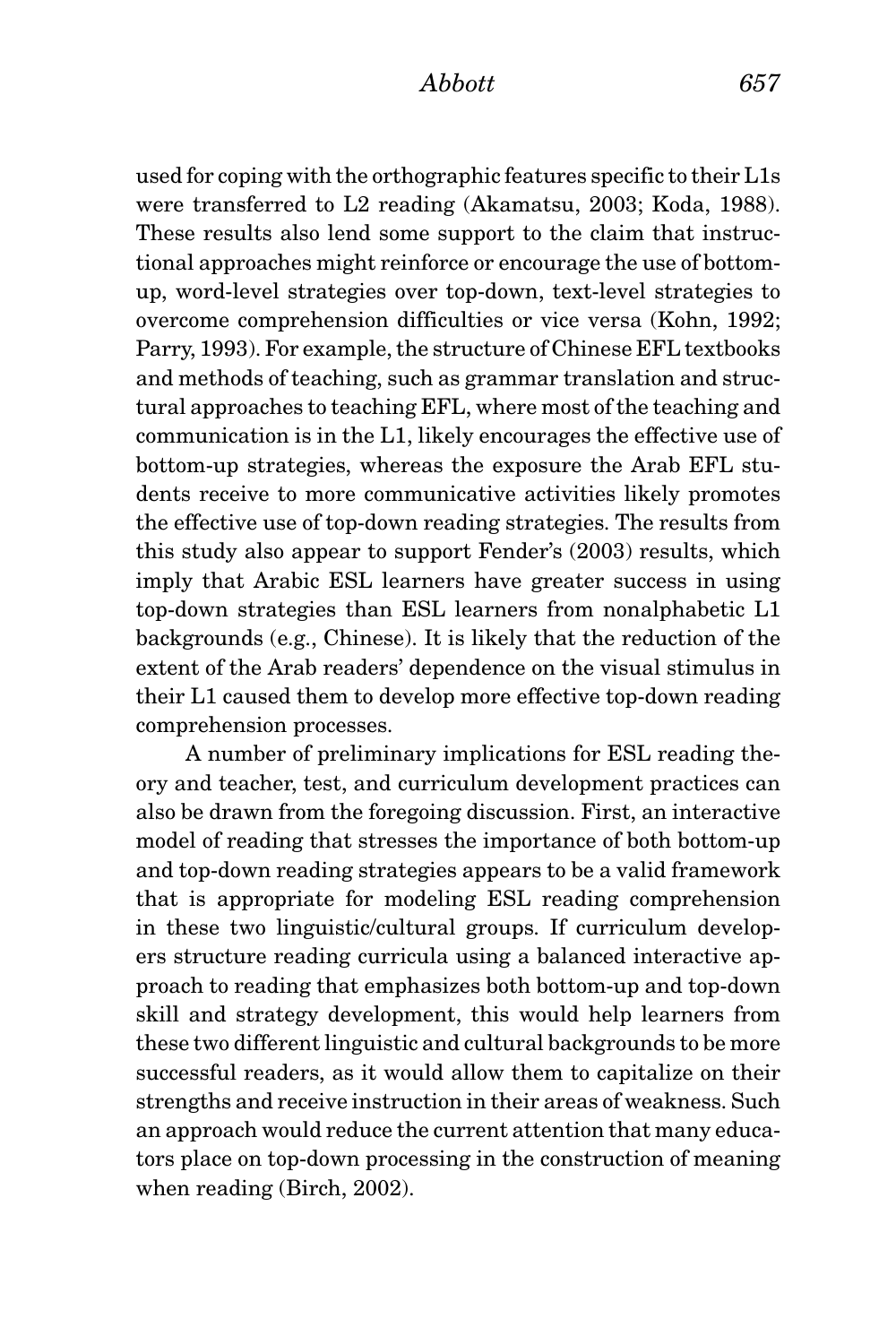A further implication for practice that is evident from this research is that test developers need to be aware of the effects of L1 and culture on reading so that they can ensure that examinees' prior knowledge and cultural values and assumptions do not place examinees from specific backgrounds at a disadvantage when taking reading comprehension tests. As Hill and Parry (1992) suggested, test developers traditionally have tried to select tasks and design test items that are not offensive to any particular group of learners; however, they do not typically "use any means of evaluating how sociocultural norms of language, thought and experience are reflected in how test takers respond" (p. 455). The confirmatory DIF analysis framework employed in this study provides researchers and test developers with a method to pursue this goal.

An additional implication of this research is that if ESL teachers have a better understanding of the linguistic/cultural differences that influence successful reading strategy use, they should be able to enhance the language acquisition of adult immigrants and expedite their integration into the workplace or academia.

# *Limitations and Implications for Future Research*

An evaluation of the relevance and representativeness of the CLBA Reading Assessment's content in relation to the construct definition used by CLBA test developers was not possible, as no information on the theory of reading or the table of specifications used to shape the assessment was available upon request. Nonetheless, assuming that an interactive theory of reading (which stresses a combination of both bottom-up and topdown reading skills) was used to guide the development of the CLBA Reading Assessment, the presence of DIF in the current study indicates that factors related to bottom-up and top-down processing affect the probability of a correct response.

One implication for future research that is evident from this research is that the verbal report sample should be increased.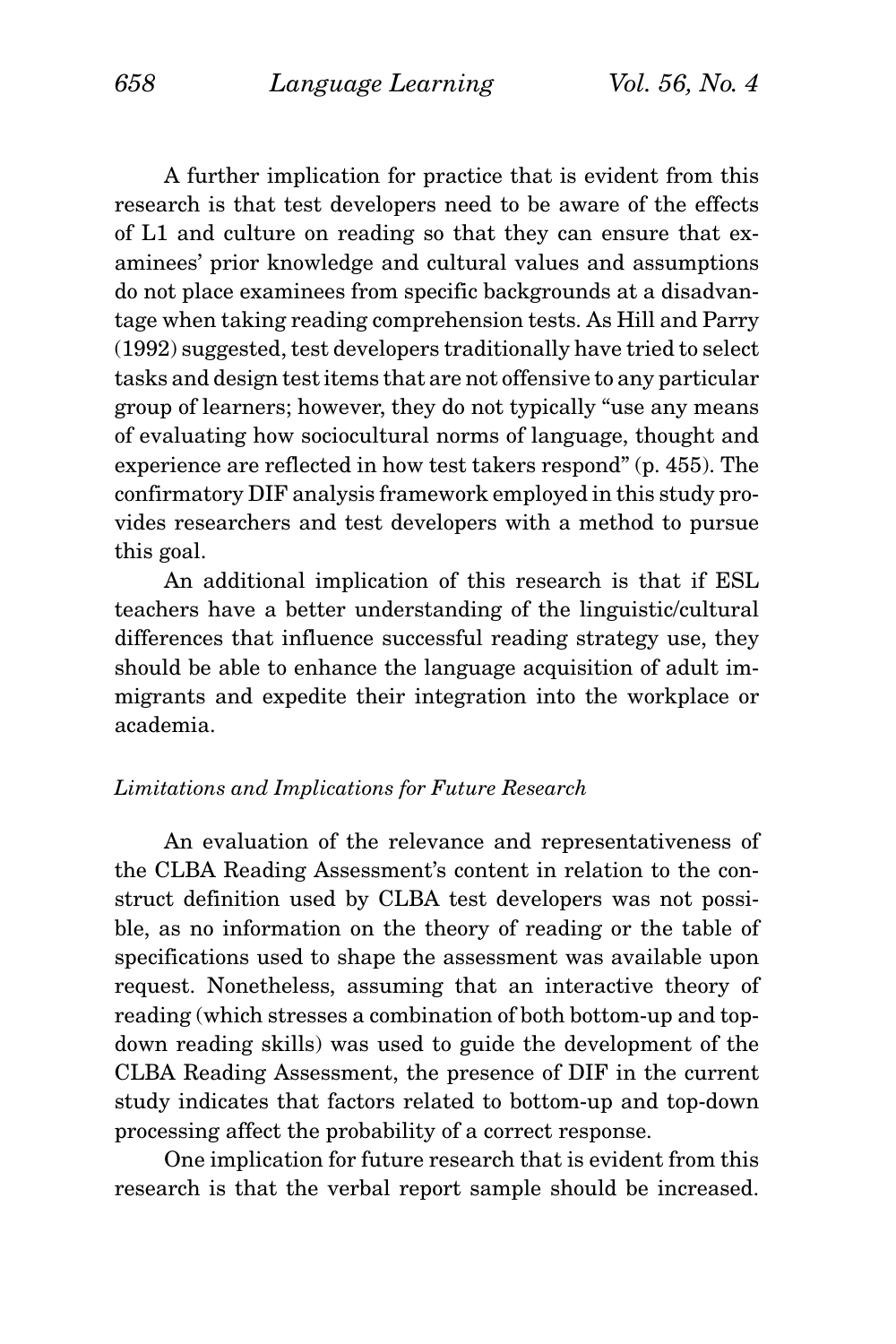Then for the DIF analyses, each CLBA item could be classified according to the most frequently used reading strategy rather than the strategy that the reading experts believed to be the most salient in answering each question. Unfortunately, however, such an increase would be even more resource- and time-intensive.

Although the results of this study suggest that DIF on the CLBA Reading Assessment appears to be associated with reading strategies that might be specific to group membership and L1 background, the analyses conducted in this study need to be replicated with different samples of Arabic- and Mandarin-speaking examinees across a variety of levels of learners. By using a confirmatory approach, researchers can continue to create a body of confirmed DIF hypotheses, which might provide further insights into the causes of DIF (Stout & Roussos, 1995). In addition, because the results of the current study were based on a limited item pool (32 items), follow-up substantive and statistical DIF studies of additional CLBA reading test forms should be conducted to determine whether similar patterns emerge for items and bundles created using the reading strategy framework. If the same statistically significant bundle differences are found in future crossvalidation and generalizability studies, this would imply that the items in the bottom-up and top-down reading strategy bundles are measuring distinct secondary dimensions operating within the CLBA Reading Assessment and the same hypotheses could be tested on other ESL reading tests.

# Conclusions

Theoretically, this study has drawn upon L1 and L2 reading strategy research, cognitive psychology, L2 assessment research, and psychometric research to develop a theoretical framework to test the hypothesis that some of the items included in the CLBA Reading Assessment favor certain cultural groups whose L1 orthographies differ markedly. Methodologically and analytically, this study has demonstrated the value of combining multiple sources of data and analyses (i.e., data from readers'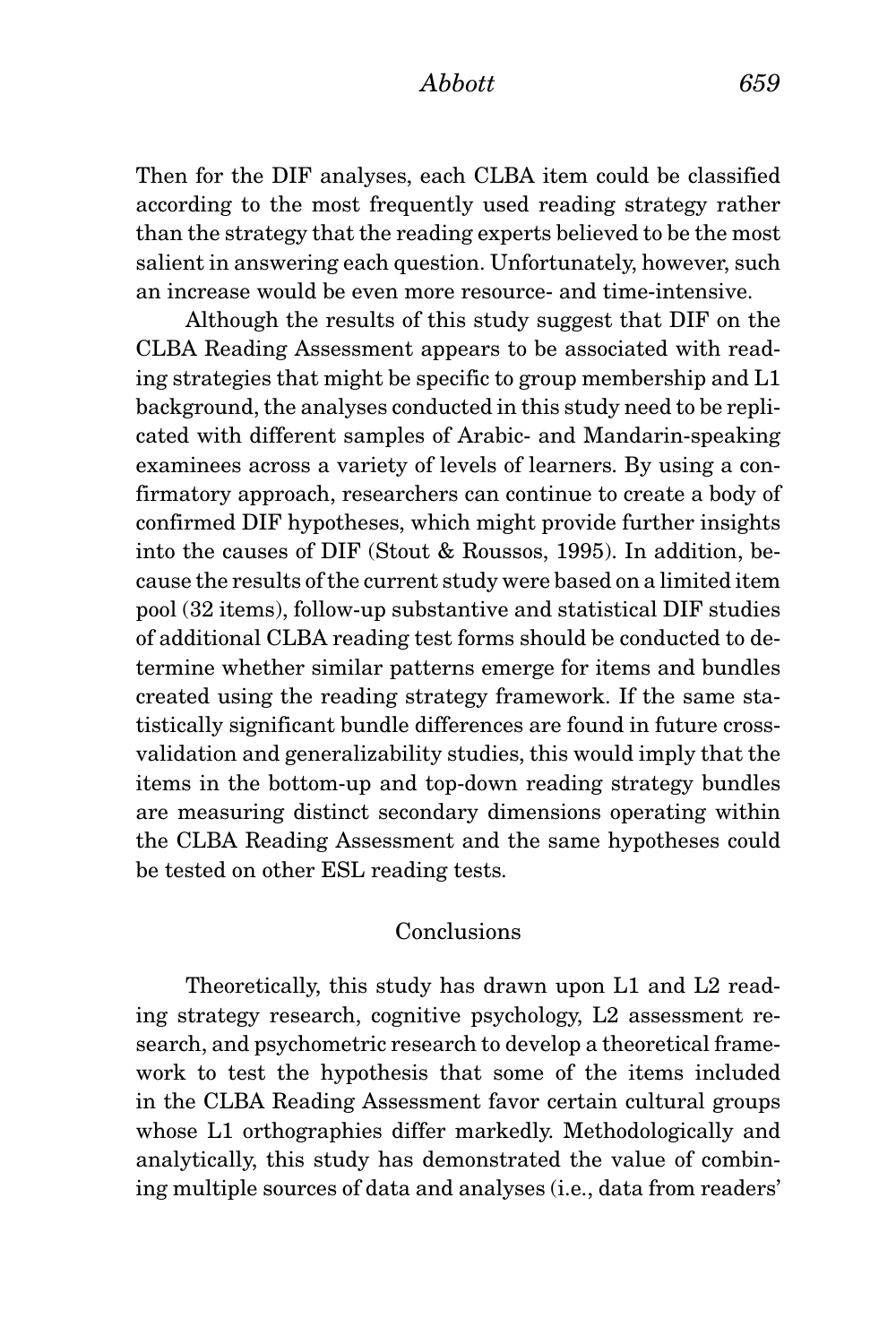verbal reports, substantive item evaluation, as well as DIF analyses) to evaluate group differences on the CLBA Reading Assessment. By employing a confirmatory approach to DIF, valuable insight into the underlying causes of DIF on the CLBA Reading Assessment was gained.

Substantive analysis of the CLBA reading test items and DIF analyses based on the reading strategy framework revealed that differential skills in the application of reading strategies resulted in systematic performance differences between equalability Arabic- and Mandarin-speaking examinees: Items involving breaking lexical items into smaller parts, scanning for details, identifying synonyms or paraphrases, and matching key vocabulary in the text to key vocabulary in the item were found to favor the Mandarin-speaking examinees, whereas items involving skimming for gist, connecting or relating information presented in different parts of the text, and drawing an inference based on information presented in the text were found to favor the Arabicspeaking examinees.

Contrasting linguistic, cultural, and educational features of Arabic and Mandarin speakers' backgrounds were identified as potential contributors to the particular strengths and weaknesses in the successful application of Arabic- and Mandarin-speaking ESL learners' reading skills and strategies. It was likely that the Arabic- and Mandarin-speaking ESL learners' primary L1 processing strategies, which were developed through exposure to distinct languages and literary and educational practices, differentially influenced their success in using ESL reading strategies when reading and answering the CLBA reading comprehension questions. The Mandarin-speaking ESL learners appeared to be more successful at using local, detail-oriented linguistic cues and strategies, whereas the Arabic-speaking ESL learners appeared to be more successful at integrating semantic cues by relying on big-picture-oriented strategies and the global structure of text. These results have valuable implications for the theory of reading in an L2, as an interactive compensatory approach to reading that emphasizes both bottom-up and top-down reading skills and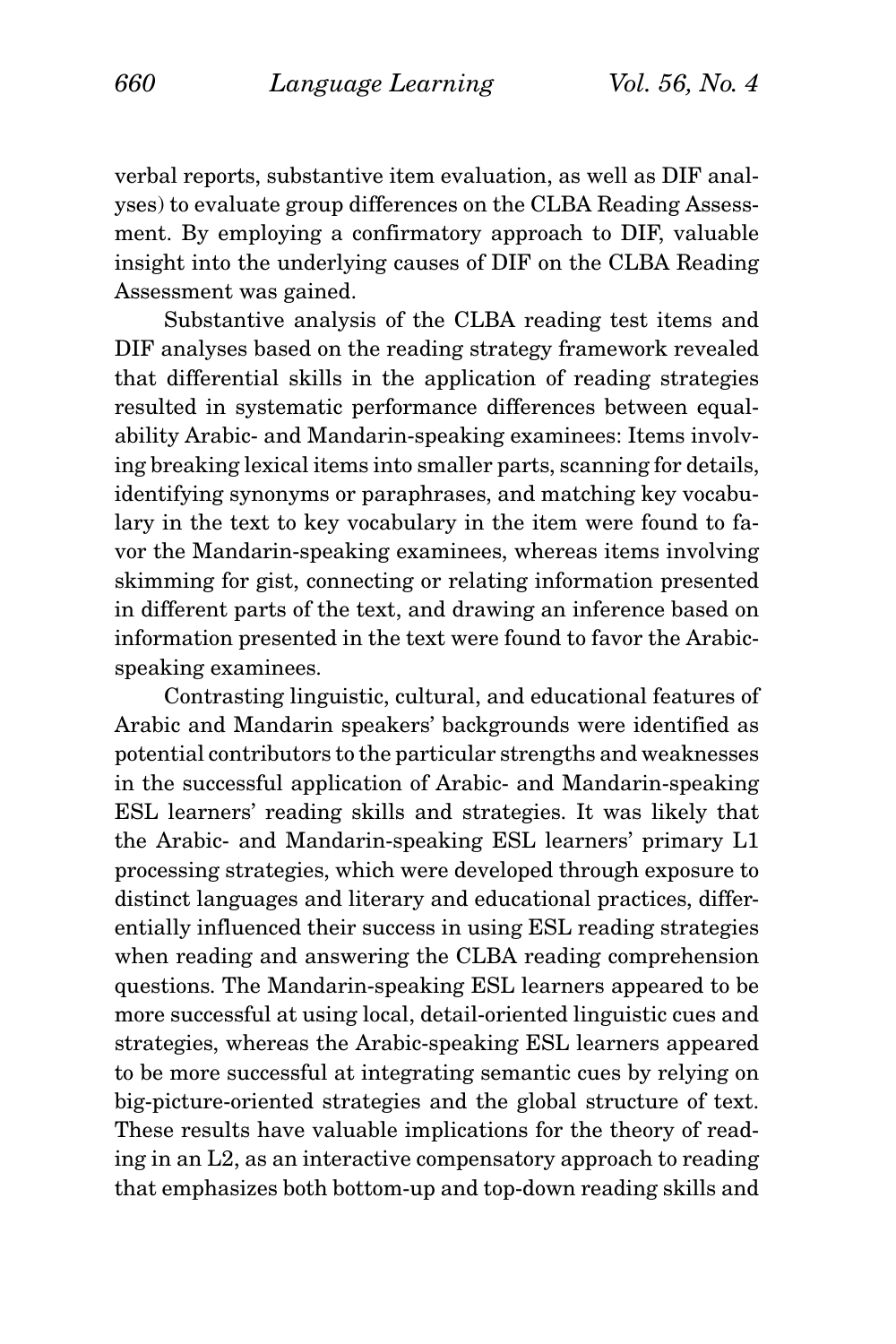strategies appears to be a valid framework that is appropriate for modeling ESL reading comprehension in these two linguistic/cultural groups.

Practically, this study has provided a number of preliminary suggestions for ESL teachers and language learners that ultimately could help ESL readers develop more effective reading comprehension and test-taking strategies. It appears that a balanced or interactive approach that emphasizes the importance of both bottom-up and top-down processing in the construction of meaning is appropriate for teaching reading comprehension, especially in intermediate ESL classes with students from a variety of linguistic/cultural backgrounds. In addition, this study has potentially valuable implications for test developers that might promote greater equity and fairness in reading comprehension test development practices. If the results of this study are confirmed in future research on additional reading assessments, test developers could use the information revealed about the bottomup, top-down dimensions operating within the assessments to facilitate future item construction and the development of test specifications.

Multiple forms of evidence from additional confirmatory DIF studies have the potential to illuminate the effects of linguistic/cultural background on the validity of reading test score interpretations and inform future cross-cultural reading strategy and strategy training studies. Further studies of this nature could promote more responsible, ethical assessment practices that ensure equity in the interpretation of English language placement and proficiency reading test results and future exam and ESL course development practices.

Revised version accepted 21 March 2006

#### Notes

1Because the CLBA is a secured test, this passage and the corresponding items are not the actual CLBA Reading Assessment items that were used in the current study.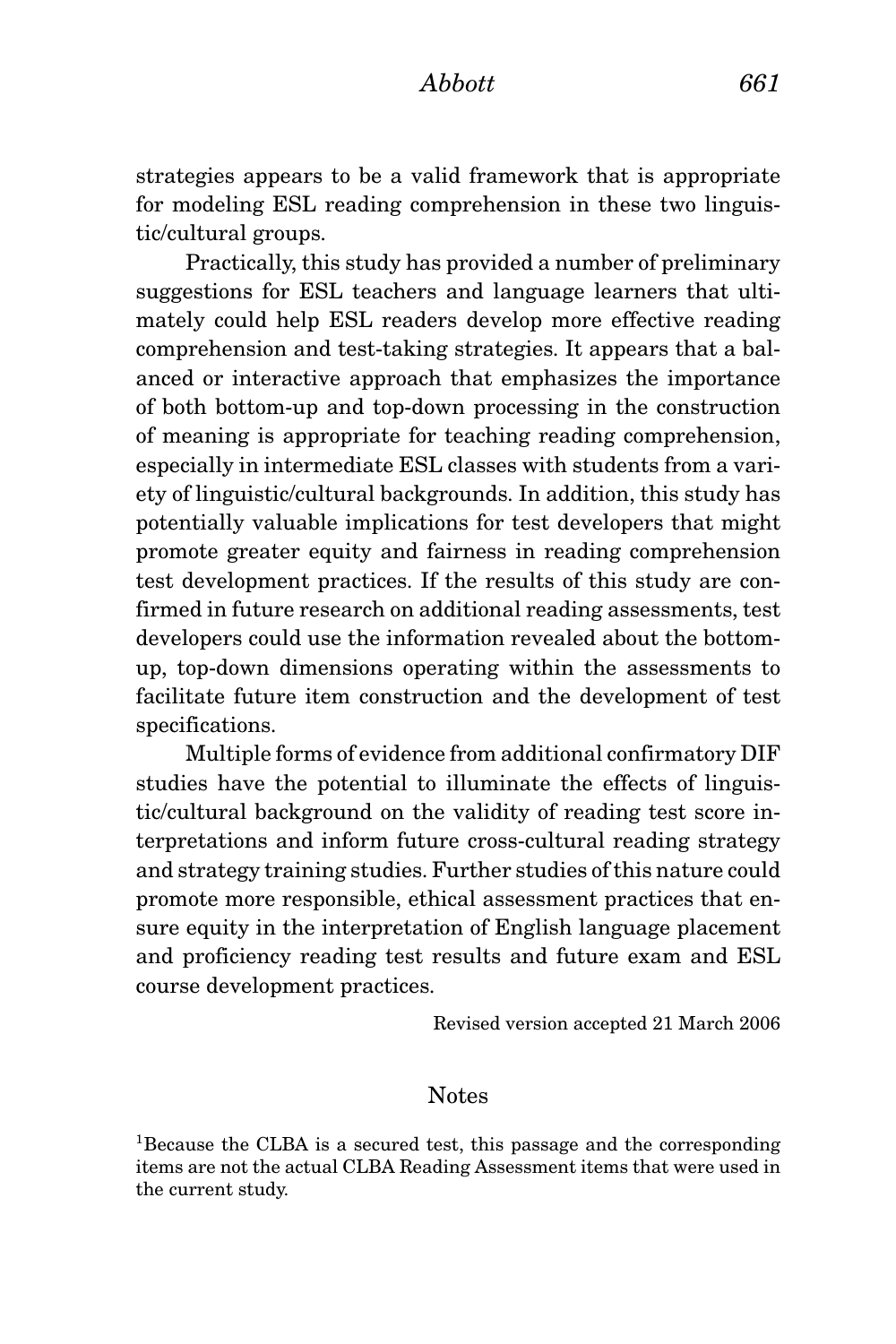<sup>2</sup>Tracey Derwing and I developed the questions. Then I classified each question according to the reading strategy that was most instrumental in answering the item. The reading strategies included the following: B1, breaking lexical items into smaller parts; B2, scanning for details; B3, identifying synonyms or paraphrases; B4, matching key words to key visuals; B5, matching key vocabulary in the text to key vocabulary in the item; B6, using knowledge of grammar or punctuation; B7, using local context cues to interpret a word or phrase; T1, skimming for gist; T2, connecting or relating information.

# References

- Abu-Rabia, S. (1997). Reading in Arabic orthography: The effect of vowels and context on reading accuracy of poor and skilled native Arabic readers. *Reading and Writing: An Interdisciplinary Journal*, *9*, 65–78.
- Abu-Rabia, S. (1999). The effect of Arabic word vowels on the reading comprehension of second- and sixth-grade native Arab children. *Journal of Psycholinguistic Research*, *28*, 93–101.
- Ackerman, T., Simpson, M., & de la Torre, J. (2000, April). *A comparison of the dimensionality of TOEFL response data from different first language groups*. Paper presented at the annual meeting of the National Council on Measurement in Education, New Orleans, LA.
- Akamatsu, N. (1999). The effects of first language orthographic features on word recognition processing in English as a second language. *Reading and Writing: An Interdisciplinary Journal*, *11*, 381–403.
- Akamatsu, N. (2003). The effects of first language orthographic features on second language reading in text. *Language Learning*, *53*, 207–231.
- Alderson, J. (1984). Reading in a foreign language: A reading problem or a language problem? In J. Alderson & A. Urquhart (Eds.), *Reading in a foreign language* (pp. 1–24). London: Longman.
- Alderson, J. (2000). *Assessing reading*. Cambridge: Cambridge University Press.
- Alexander, P., & Jetton, T. (2000). Learning from text: A multidimensional and developmental perspective. In M. Kamil, O. Mosenthal, P. Pearson, & R. Barr (Eds.), *Handbook of reading research* (Vol. 3, pp. 285–310). Mahwah, NJ: Erlbaum.
- Anderson, N. (1991). Individual differences in strategy use in second language reading and testing. *Modern Language Journal*, *75*, 460–472.
- Barnett, M. (1988). Reading through context: How real and perceived strategy use affects L2 comprehension. *Modern Language Journal*, *72*, 150– 160.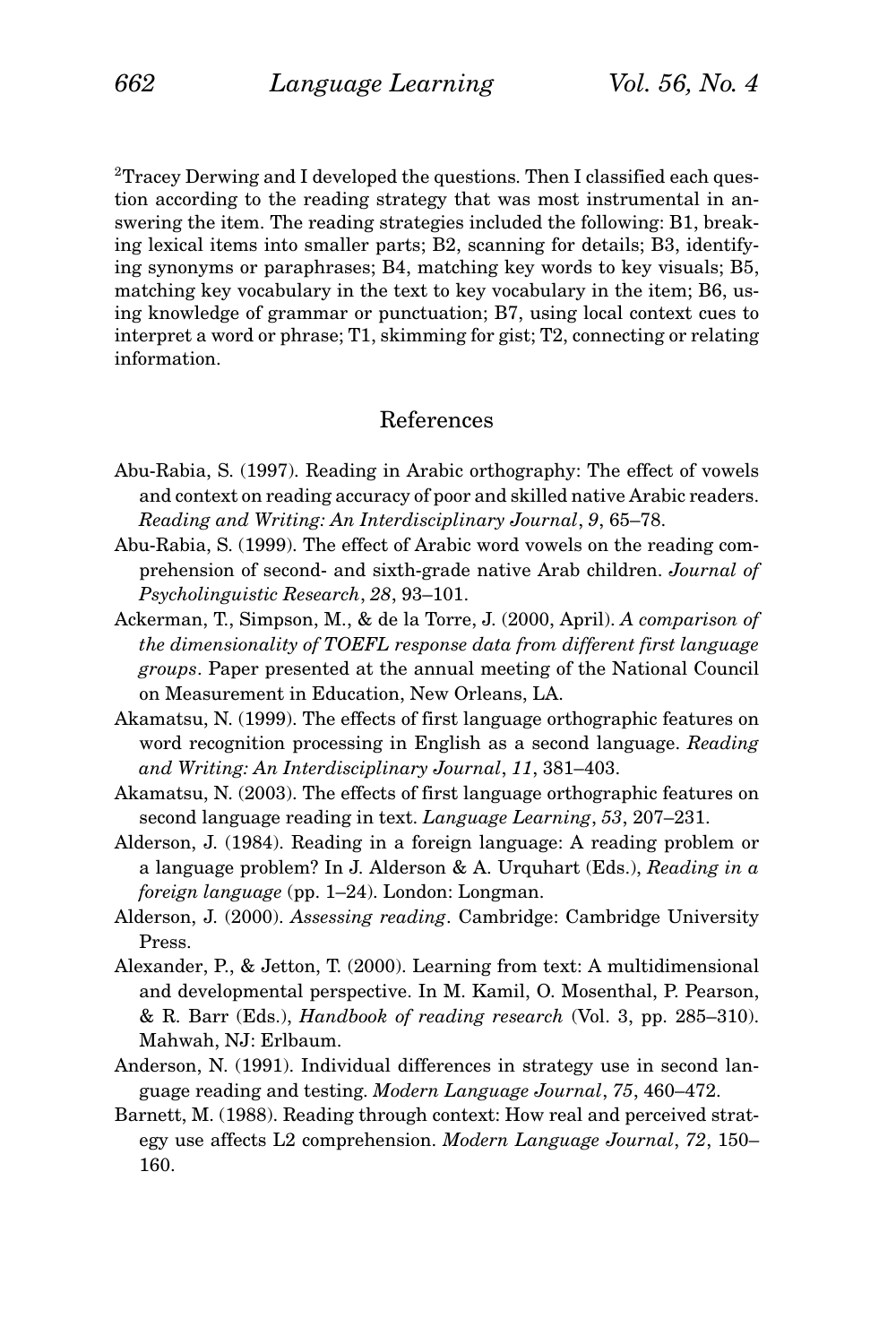- Bedell, D., & Oxford, R. (1996). Cross-cultural comparisons of language learning strategies in the People's Republic of China and other countries. In R. Oxford (Ed.), *Language learning strategies around the world: Cross-cultural perspectives* (pp. 47–60). University of Hawaii at Manoa: Second Language Teaching and Curriculum Center.
- Birch, B. (2002). *English L2 reading: Getting to the bottom*. Mahwah, NJ: Erlbaum.
- Block, E. (1986). The comprehension strategies of second language readers. *TESOL Quarterly*, *20*, 463–494.
- Bolt, D. (2002, April). *Studying the potential of nuisance dimensions using bundle DIF and multidimensional IRT analyses*. Paper presented a the annual meeting of the National Council on Measurement in Education, New Orleans, LA.
- Brantmeier, C. (2000). The relationship between readers' gender, passage content, comprehension and strategy use in reading Spanish as a second language. *Dissertation Abstracts International*, *61*(04), 1376. (UMI No. 9966039)
- Brantmeier, C. (2003a). Beyond linguistic knowledge: Individual differences in second language reading. *Foreign Language Annals*, *36*, 33–43.
- Brantmeier, C. (2003b). Does gender make a difference? Passage content and comprehension in second language reading. *Reading in a Foreign Language*, *15*(1), 1–15. Retrieved October 1, 2004, from http://nflrc.hawaii.edu/rfl/April2003/
- Brown, J. (1999). The relative importance of persons, items, subtests and languages to TOEFL test variance. *Language Testing*, *16*, 217–238.
- Burnaby, B., & Sun, Y. (1989). Chinese teachers' views of western language teaching: Context informs paradigms. *TESOL Quarterly*, *23*, 219– 238.
- Cameron, J., & Derwing, T. (2004). *Being Canadian* (2nd ed.). Saint-Laurent, Quebec: Longman.
- Camilli, G., & Shepard, L. (1994). *Methods for identifying biased test items*. Newbury Park, CA: Sage.
- Carrell, P. (1983). Some issues in studying the role of schemata, or background knowledge in second language comprehension. *Reading in a Foreign Language*, *1*, 81–92.
- Carrell, P. (1989). Metacognitive awareness and second language reading. *Modern Language Journal*, *73*, 121–133.
- Chen, H. (1992). Reading comprehension in Chinese: Some implications from character reading times. In H. Chen & O. Tzeng (Eds.), *Language processing in Chinese* (pp. 175–205). Amsterdam: Elsevier.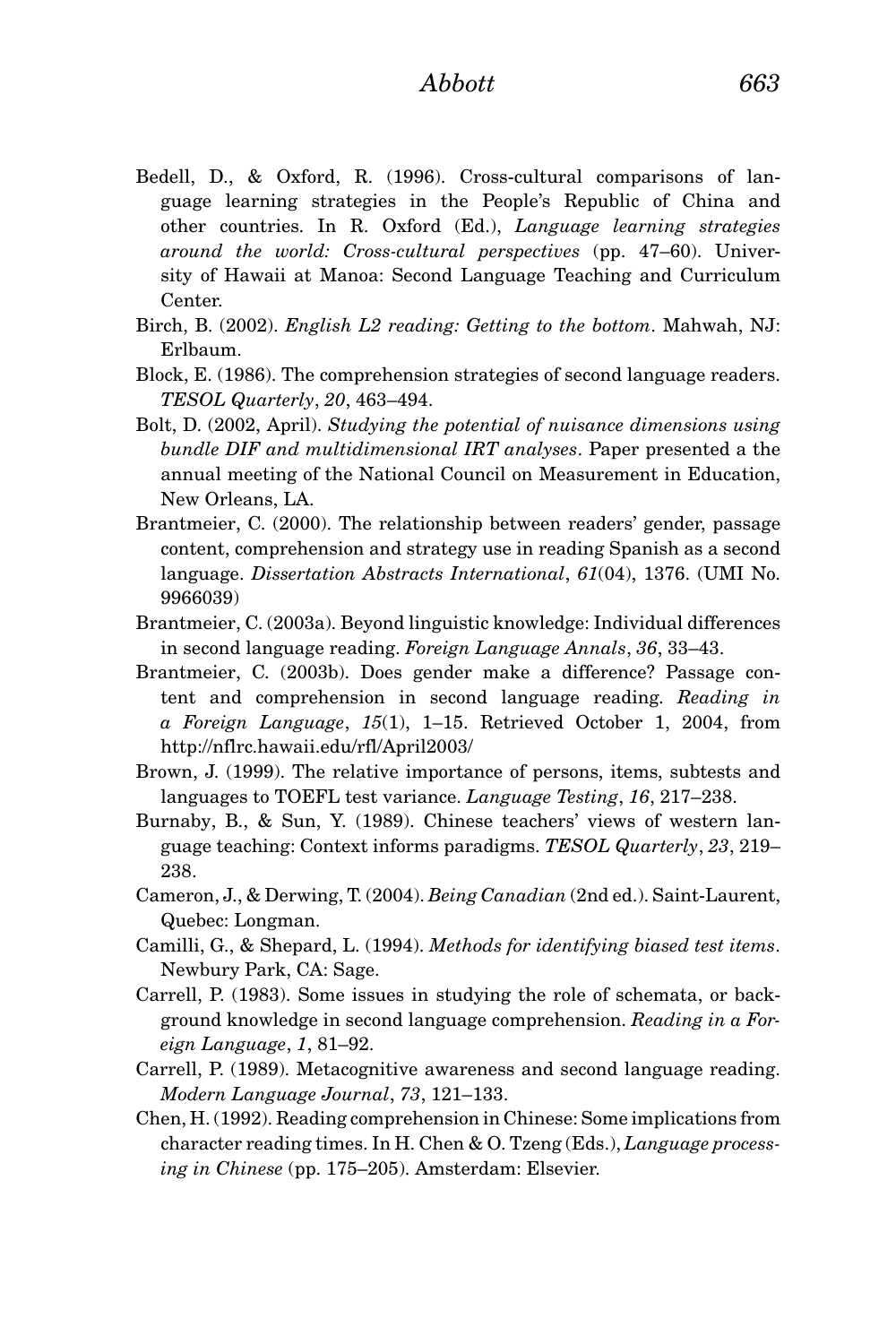- Chen, Z., & Henning, G. (1985). Linguistic and cultural bias in language proficiency tests. *Language Testing*, *2*, 155–163.
- Coady, J. (1997). L2 vocabulary acquisition through extensive reading. In J. Coady & T. Huckin (Eds.), *Second language vocabulary acquisition* (pp. 225–237). Cambridge: Cambridge University Press.
- Cohen, A. (1998). Strategies and processes in test taking and SLA. In L. Bachman & A. Cohen (Eds.), *Interfaces between second language acquisition and language testing research* (pp. 90–111). Cambridge: Cambridge University Press.
- Davis, F. (1968). Research in comprehension in reading. *Reading Research Quarterly*, *3*, 499–545.
- Drum, P., Calfee, R., & Cook, L. (1981). The effects of surface structure variables on performance in reading comprehension tests. *Reading Research Quarterly*, *16*, 486–514.
- Duffy, G., Roehler, L., Sivan, E., Rackcliffe, G., Book, C., Meloth, M., et al. (1987). Effects of explaining the reasoning associated with using reading strategies. *Reading Research Quarterly*, *22*, 347–368.
- Durgunoglu, A., & Hancin, B. (1992). An over-view of cross-language transfer in bilingual reading. In R. Harris (Ed.), *Cognitive processing in bilinguals* (pp. 391–411). New York: Elsevier Science.
- Ericsson, K., & Simon, H. (1993). *Protocol analysis: Verbal report data*. Cambridge, MA: MIT Press.
- Eskey, D. (1997). Models of reading and the ESOL student: Implications and limitations. *Focus on Basics*, *1*(B), 9–11.
- Fender, M. (2003). English word recognition and word integration skills of native Arabic- and Japanese-speaking learners of English as a second language. *Applied Psycholinguistics*, *24*, 289–315.
- Ginther, A., & Stevens, J. (1998). Language background and ethnicity, and the internal construct validity of the Advanced Placement Spanish Language Examination. In A. Kunnan (Ed.), *Validation in language assessment* (pp. 169–194). Mahwah, NJ: Erlbaum.
- Glaser, B. (1992). *Basics of grounded theory analysis: Emergence vs. forcing*. Mill Valley, CA: Sociology Press.
- Glaser, B., & Strauss, A. (1967). *The discovery of grounded theory: Strategies for qualitative research*. Chicago: Aldine.
- Green, A. (1998). *Verbal protocol analysis in language testing research: A handbook*. Cambridge: Cambridge University Press.
- Gubrium, J. (1995). Taking stock. *Qualitative Health Research*, *5*, 267–269.
- Harshbarger, B., Ross, T., Tafoya, S., & Via, J. (1986, March). *Dealing with multiple learning styles in the ESL classroom*. Symposium presented at the annual international meeting of Teachers of English to Speakers of Other Languages, San Francisco.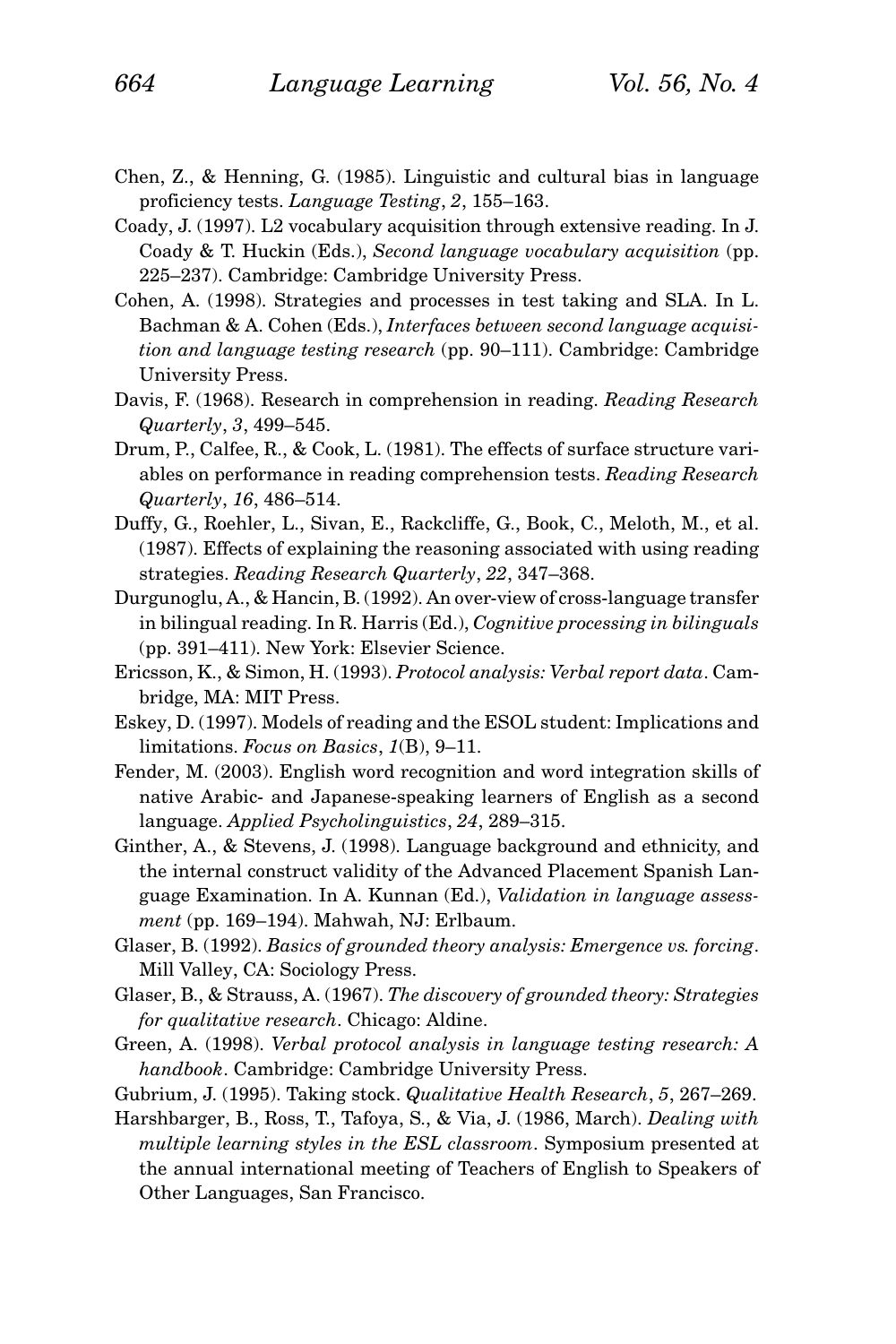- Hill, C., & Parry, K. (1989). Autonomous and pragmatic models of literacy: Reading assessment in adult education. *Linguistics and Education*, *1*, 233–283.
- Hill, C., & Parry, K. (1992). The test at the gate: Models of literacy in reading assessment. *TESOL Quarterly*, *26*, 433–461.
- Hosenfeld, C. (1977). A preliminary investigation of the reading strategies of successful and non-successful language learners. *System*, *5*, 110–123.
- Katz, L., & Frost, R. (1992). Reading in different orthographies: The orthographic depth hypothesis. In R. Frost & L. Katz (Eds.), *Orthography, phonology, morphology, and meaning* (pp. 67–84). Amsterdam: Elsevier.
- Kharma, N. (1998). EFL and community needs. *International Review of Applied Linguistics in Language Teaching*, *36*, 49–69.
- Koda, K. (1988). Cognitive processes in second language reading: Transfer of L1 reading skills and strategies. *Second Language Research*, *4*, 133–156.
- Kohn, J. (1992). Literacy strategies for Chinese university learners. In F. Dubin & N. Kuhlman (Eds.), *Cross-cultural literacy* (pp. 113–125). Englewood Cliffs, NJ: Regents.
- Kunnan, A. (1994). Modelling relationships among some test-taker characteristics and performance on EFL tests: An approach to construct validation. *Language Testing*, *11*, 225–252.
- Levine, A., Reves, T., & Leaver, B. (1996). Relationship between language learning strategies and Israeli versus Russian cultural-educational factors. In R. Oxford (Ed.), *Language learning strategies around the world: Cross-cultural perspectives* (pp. 35–46). University of Hawaii at Manoa: Second Language Teaching and Curriculum Center.
- Liontas, J. (1999). Developing a pragmatic methodology of idiomaticity: The comprehension and interpretation of SL vivid phrasal idioms during reading. *Dissertation Abstracts International*, *60*(09), 3346. (UMI No. 9946784)
- Messick, S. (1996). Validity and washback in language testing. *Language Testing*, *13*, 241–256.
- Munby, J. (1978). *Communicative syllabus design*. Cambridge: Cambridge University Press.
- O'Malley, J., & Chamot, A. (1990). *Learning strategies in second language acquisition*. Cambridge: Cambridge University Press.
- Oxford, R. (1990). *Language learning strategies*. New York: Newbury House.
- Parry, K. (1993). The social construction of reading strategies: New directions for research. *Journal of Research in Reading*, *16*, 148–158.
- Parry, K. (1996). Culture, literacy and L2 reading. *TESOL Quarterly*, *30*, 665–692.
- Penner, J. (1995). Change and conflict: Introduction of the communicative approach in China. *TESL Canada Journal*, *12*(2), 1–17.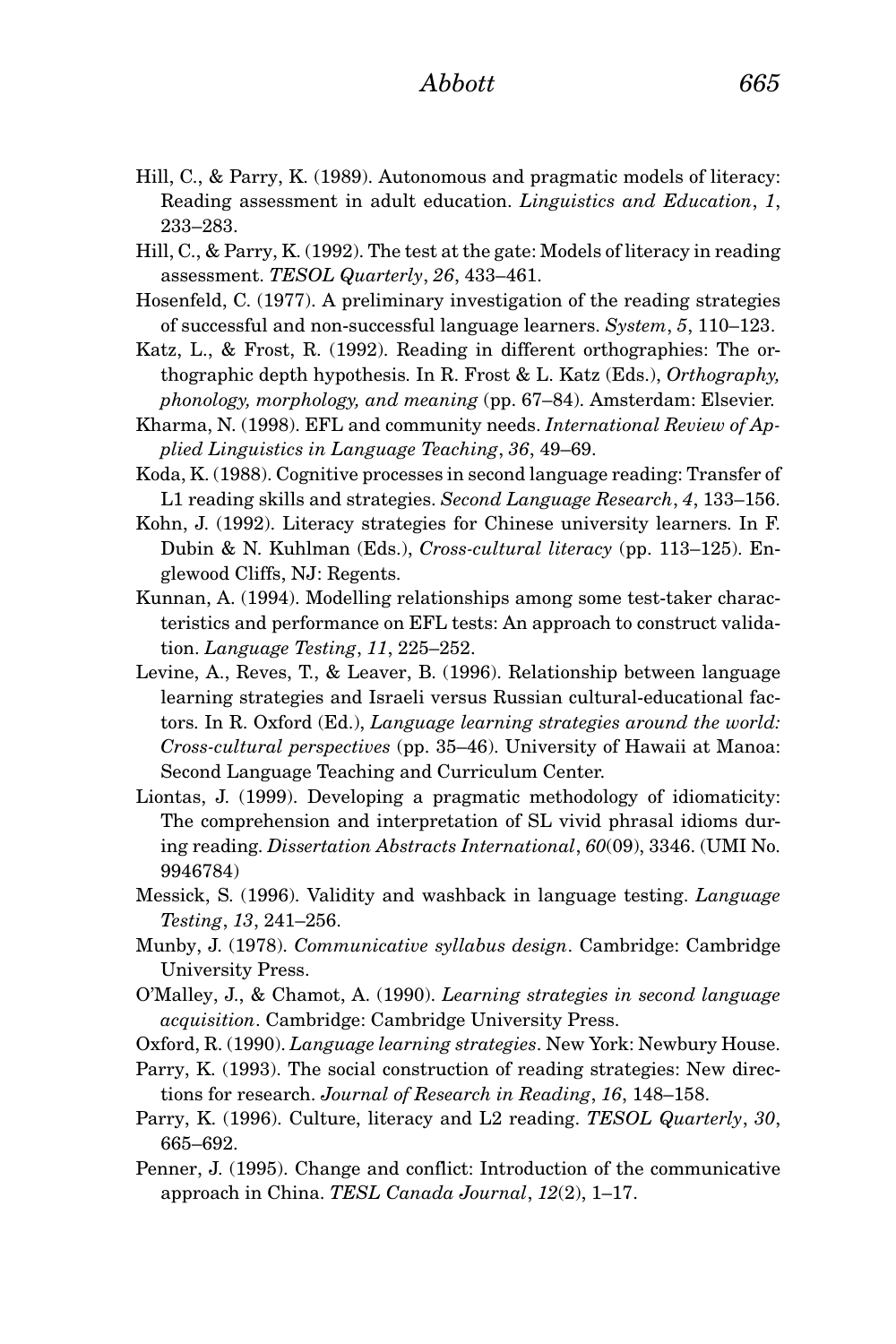- Phakiti, A. (2003). A closer look at the relationship of cognitive and metacognitive strategy use to EFL reading achievement test performance. *Language Testing*, *20*, 26–56.
- Pressley, M., & Afflerbach, P. (1995). *Verbal reports of reading: The nature of constructively responsive reading*. Hillsdale, NJ: Erlbaum.
- Pritchard, R. (1990). The effects of cultural schemata on reading processing strategies. *Reading Research Quarterly*, *25*, 273–295.
- Purpura, J. (1997). An analysis of the relationships between test takers' cognitive and metacognitive strategy use and second language test performance. *Language Learning*, *47*, 289–325.
- Reid, J. (1995). *Learning styles in the EFL/ESL classroom*. Boston: Heinle & Heinle.
- Rennie, D. (1984, May). *Clients' tape-assisted recall of psychotherapy: A qualitative analysis*. Paper presented at the annual meeting of the Canadian Psychological Association, Ottawa, Ontario.
- Robb, L. (1996). *Reading strategies that work: Teaching your students to become better readers*. New York: Scholastic.
- Roussos, L., & Stout, W. (1996). A multidimensionality-based DIF analysis paradigm. *Applied Psychological Measurement*, *20*, 355–371.
- Ryan, K., & Bachman, L. (1992). Differential item functioning on two tests of EFL proficiency. *Language Testing*, *9*, 12–29.
- Sasaki, M. (1991). A comparison of two methods for detecting differential item functioning in an ESL placement test. *Language Testing*, *8*, 95– 111.
- Scheuneman, J. (1979). A new method for assessing bias in test items. *Journal of Educational Measurement*, *16*, 143–152.
- Schueller, J. (2004). Gender and foreign language reading comprehension: The effects of strategy training. *Southern Journal of Linguistics*, *27*(1), 45–65.
- Shealy, R., & Stout, W. (1993). A model-based standardization approach that separates true bias/DIF from group ability differences and detects test bias/DIF as well as item bias/DIF. *Psychometrika*, *58*, 159– 194.
- Shepard, L., Camilli, G., & Averill, M. (1981). Comparison of six procedures for detecting test item bias using both internal and external ability criteria. *Journal of Educational Statistics*, *6*, 317–375.
- *Standards for Educational and Psychological Testing*. (1999). Washington, DC: American Educational Research Association, American Psychological Association, & National Council on Measurement in Education.
- Storey, P. (1997). Examining the test-taking process: A cognitive perspective on the discourse cloze test. *Language Testing*, *14*, 214–231.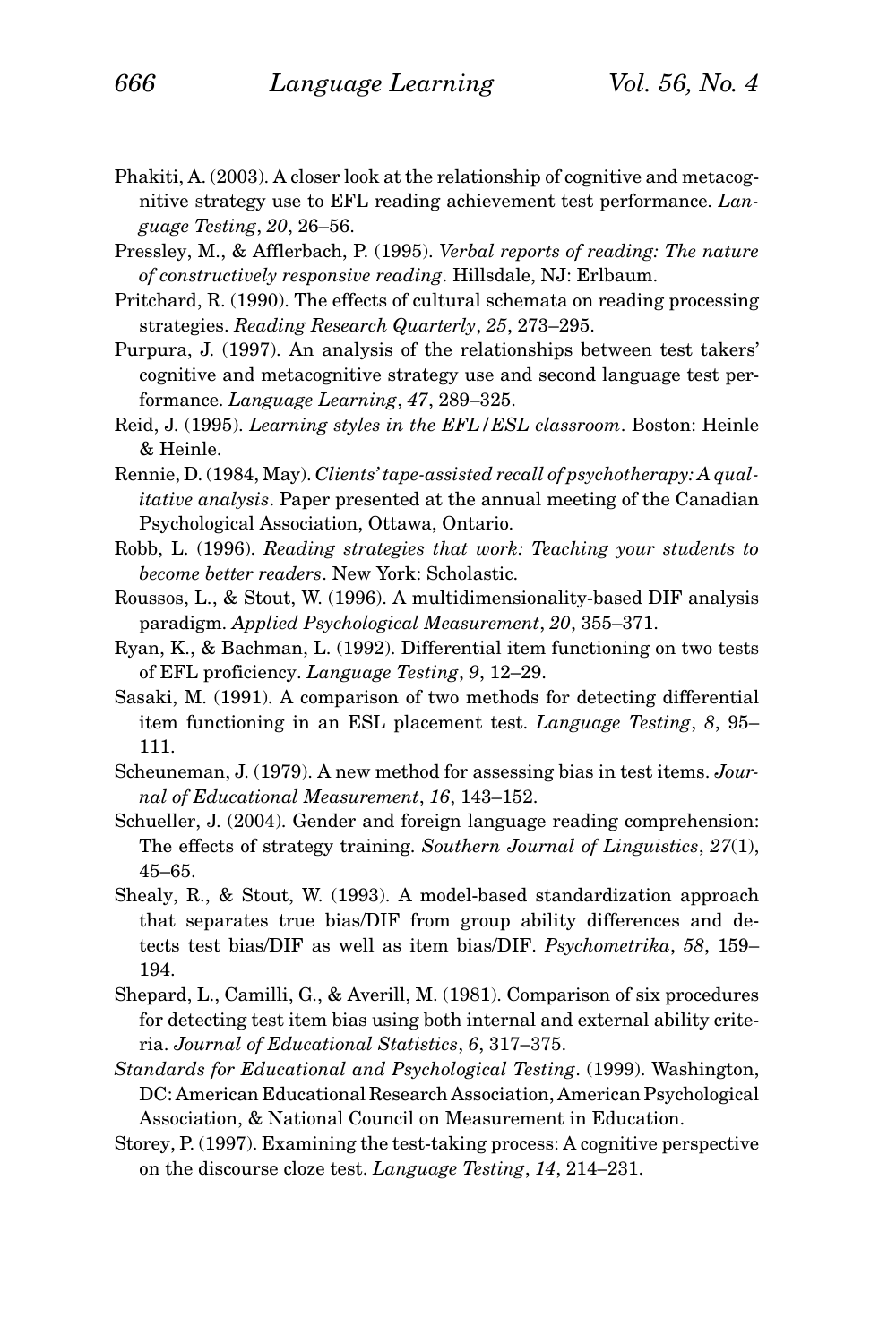- Stout, W., & Roussos, L. (1995). *SIBTEST manual*. Chicago: University of Illinois at Urbana-Champaign, Department of Statistics, Statistical Laboratory for Educational and Psychological Measurement.
- Stout, W., & Roussos, L. (1999). *Dimensionality-based DIF/DBF package* [Computer software]. Chicago: William Stout Institute for Measurement, University of Illinois.
- Weinstein, C., & Mayer, R. (1986). The teaching of learning strategies. In M. Wittrock (Ed.), *Handbook of research on teaching* (3rd ed., pp. 315–327). New York: Macmillan.
- Willing, K. (1988). *Learning styles in adult migration education*. Adelaide: National Curriculum Resource Centre.
- Young, D., & Oxford, R. (1997). A gender-related analysis of strategies used to process input in the native language and a foreign language. *Applied Language Learning*, *8*, 43–73.

# Appendix

Instructions:

Please read the passage below and answer the following questions.

# Environmental Issues

The environment has become an important issue in Canada and other parts of the world. Many scientists say that if we don't change our way of living, we will destroy the world. What happens in one country can affect the rest of the world.

One issue that has received a great deal of attention is global warming. Many scientists believe that the whole earth is becoming a giant greenhouse. The earth is surrounded by a blanket of gases called the atmosphere. The gases act like the glass in a greenhouse, trapping the heat from the sun. Recently, there has been a striking increase in certain gases, especially carbon dioxide, methane, and chlorofluorocarbons; these gases trap heat. Consequently the average temperature of the earth is rising, a trend called global warming.

Global warming is caused by the burning of fuels such as oil, coal, wood and gas; deforestation; vehicle exhaust;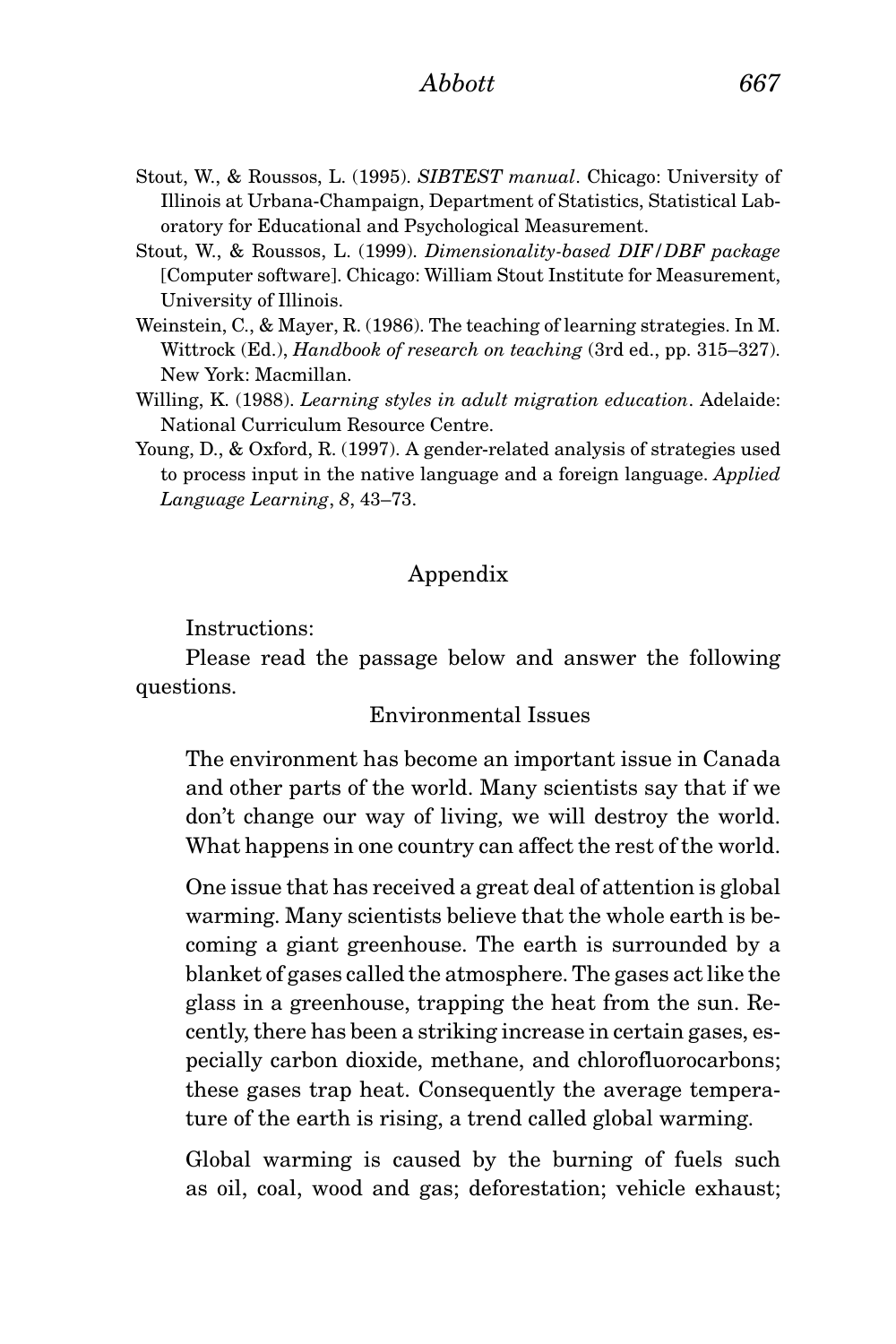fertilizers; rotting garbage; and cattle digesting food. In fact, most things that consume energy contribute to the problem (e.g., air conditioning, heating, driving, and manufacturing). Canada has one of the worst records of the industrialized nations for producing greenhouse gases (only the United States and Luxembourg have worse records than Canada).

Global warming results in frightening consequences to the climate. A hotter earth means that ice caps in the polar region will melt, causing oceans to rise. Many islands will disappear under the water and coastal areas will be flooded. Studies estimate that 35% of Bangladesh will be under water by the year 2100. Many plants, fish and animals will be unable to survive the warmer temperatures. Some parts of the world will get less rain and crops will suffer.

In the summer of 2001, for example, the Prairies suffered the driest summer ever; many farmers had no crops and could not feed their animals.

The drought situation is even worse in Africa, where more and more land becomes desert every year. All countries contribute to the global warming problem, but the industrialized nations are the worst offenders.

In 1997, Canada along with another 160 countries, met in Kyoto, Japan to discuss how to reduce greenhouse gases around the world. The countries set targets for lower production of gases; the agreement to achieve these targets is called the Kyoto protocol. The Kyoto protocol was signed by Canada in 2002. Many politicians and business people are concerned that agreements such as the Kyoto protocol will result in job loss and a poor economy<sup>1</sup>.

*Note.* From *Being Canadian* (p. 94), by J. Cameron & T. Derwing, 2004 (2nd ed.), Saint-Laurent, Quebec: Longman. Copyright 2004 by Longman. Reprinted with permission.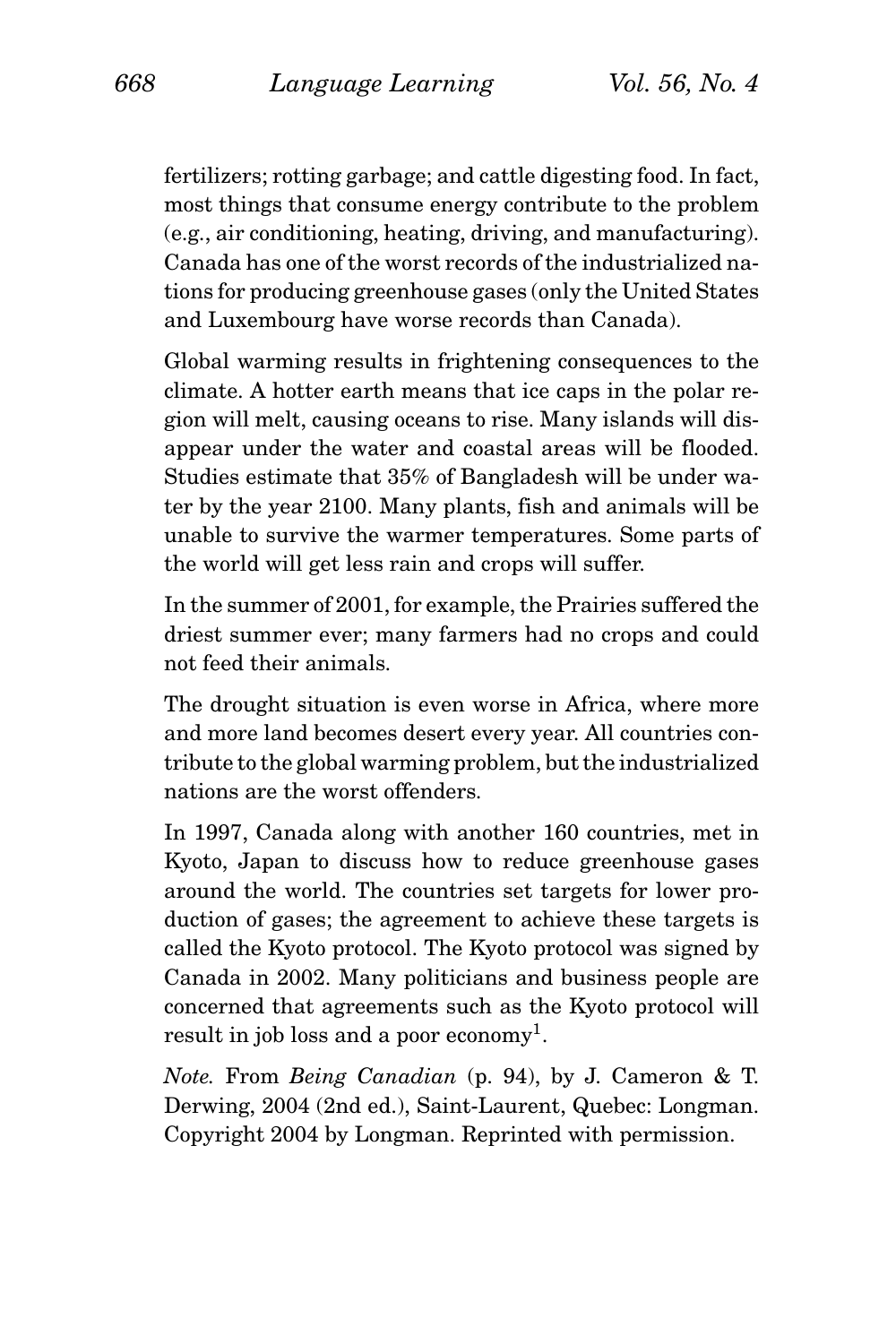# *Abbott 669*

| Questions: (Please circle the letter of the best answer). | Strategy <sup>2</sup> |
|-----------------------------------------------------------|-----------------------|
| 1. The word deforestation in paragraph three means        | B1                    |
| (a) deacidifying forests.                                 |                       |
| (b) replanting forests.                                   |                       |
| (c) clearing forests.                                     |                       |
| (d) preserving forests.                                   |                       |
| 2. The word striking in the second paragraph means        | B3                    |
| $(a)$ slight.                                             |                       |
| $(b)$ painful.                                            |                       |
| $(c)$ significant.                                        |                       |
| (d) predictable.                                          |                       |
| 3. Which of the following pictures represents a fuel      | B4                    |
| that was specified in the passage?                        |                       |
| (b)                                                       |                       |
| 4. The primary cause of global warming is                 | B5                    |
| (a) fish farming.                                         |                       |
| (b) heat from the sun.                                    |                       |
| (c) the burning of fuels.                                 |                       |
| (d) the melting ice caps.                                 |                       |
| 5. Which of the following words is not similar in         | B6                    |
| meaning to the word <i>consequence</i> ?                  |                       |
| $(a)$ outcome                                             |                       |
| (b) result                                                |                       |
| $(c)$ effect                                              |                       |
| $(d)$ affect                                              |                       |
| 6. The word drought in paragraph six means                | B7                    |
| $(a)$ dry                                                 |                       |
| $(b)$ rainy                                               |                       |
| $(c)$ global                                              |                       |
| (d) political                                             |                       |
| 7. Which of the following would be the best subtitle      | T1                    |
| for the article?                                          |                       |
| (a) The Elimination of Chlorofluorocarbons                |                       |
| (b) The Production of Greenhouse Gases                    |                       |
| (c) The Signing of the Kyoto Protocol                     |                       |
| (d) The Effects of Global Warming                         |                       |
| 8. What actions could be taken to slow down global        | T2                    |
| warming?                                                  |                       |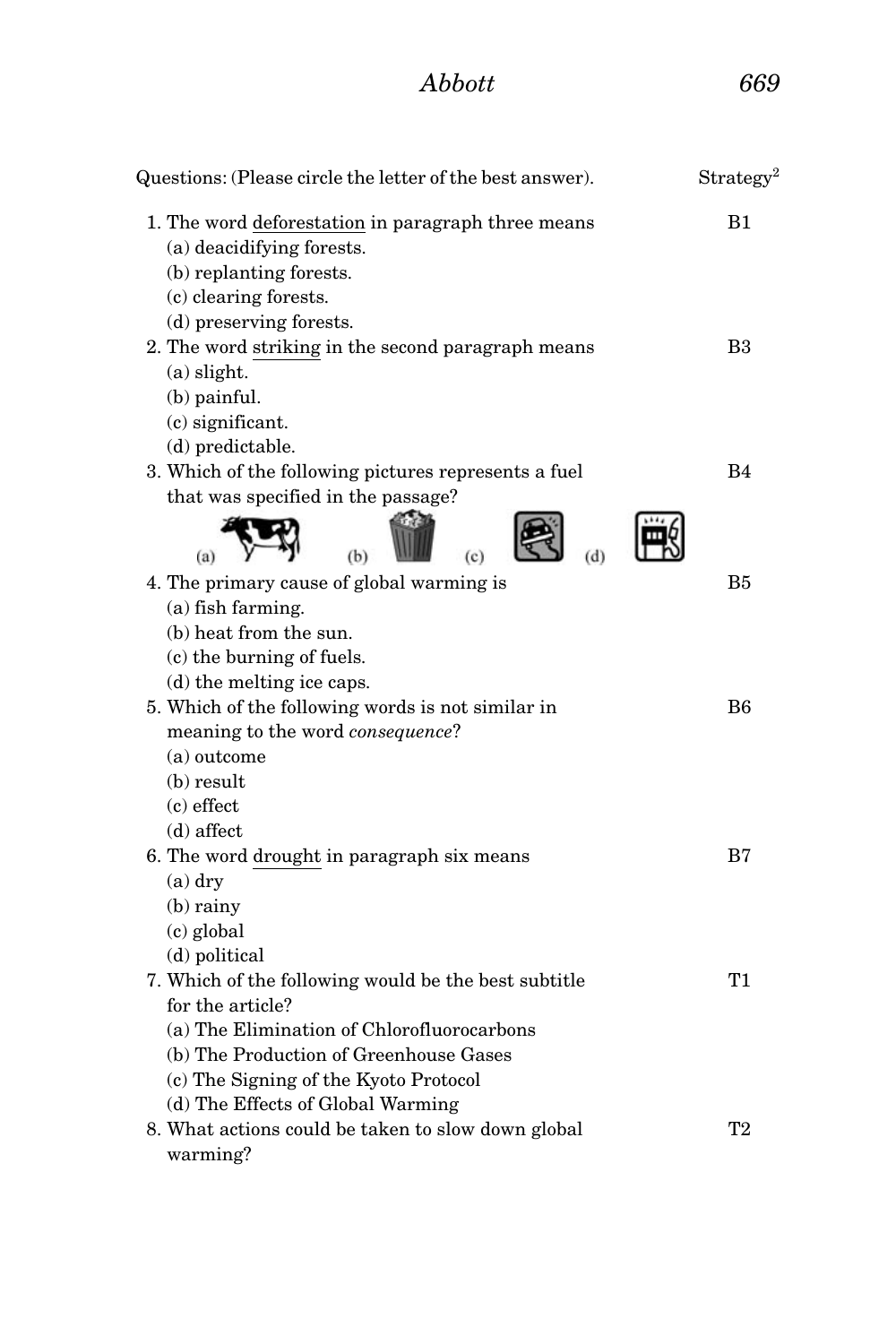| (a) intensified fertilizer use                            |    |
|-----------------------------------------------------------|----|
| (b) reduced recycling                                     |    |
| (c) additional cattle                                     |    |
| (d) reduced driving                                       |    |
| 9. The reader cannot conclude that                        | Т3 |
| (a) the polar ice caps are melting.                       |    |
| (b) Luxembourg consumes a lot of energy.                  |    |
| (c) Canada has met the Kyoto Protocol target.             |    |
| (d) the drought conditions in Africa are very bad.        |    |
| 10. Which of the following is a consequence of global     | Т5 |
| warming?                                                  |    |
| (a) increasing energy consumption                         |    |
| (b) increasing the death of plants                        |    |
| (c) increasing world population                           |    |
| (d) increasing greenhouse gases                           |    |
| Please fill in the following blanks with the best answer. |    |
| 11. Canada signed the Kyoto protocol in _____.            | B2 |
| 12. Bangladesh is a                                       | T4 |